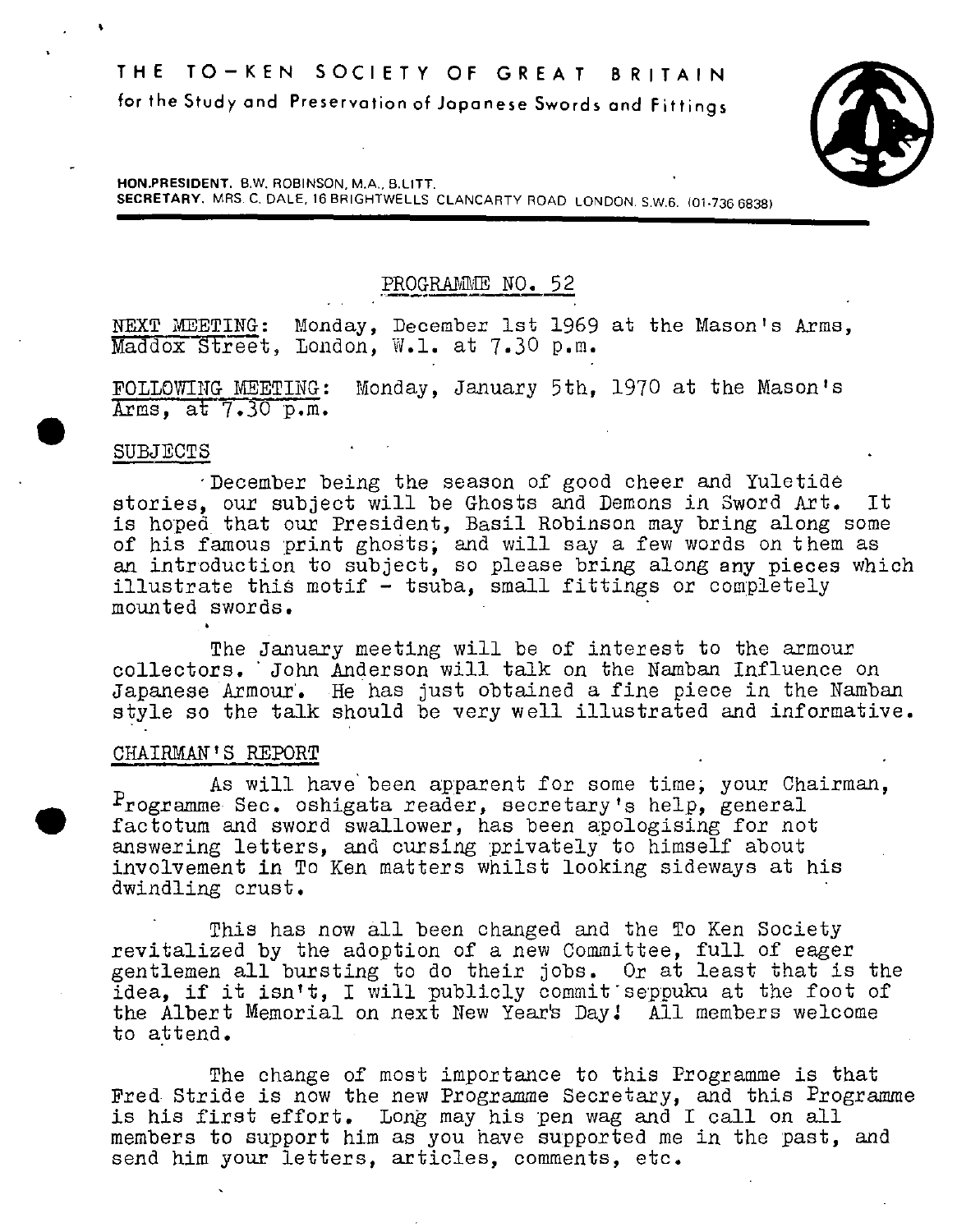At the November meeting in my absence John Anderson, Vice Chairman, put forward the names of the new Committee, and it is proposed that we shall vote on the adoption of this Committee at the next December meeting, as follows:

| Secretary:                      | - Ci Dale                    |
|---------------------------------|------------------------------|
| Programme Secretary:            | - Fred Stride                |
| Treasurer:                      | - Bill Baxter                |
| Journal Editor:                 | - Malcolm Hutchinson         |
| Advertisement:                  | - Alan Bale                  |
| Blade re-polishing to<br>Japan: | - David Parker, David Butler |
| Vice-Chairman:                  | - John Anderson              |

.

Bon Dale to remain Chairman; President of course, Basil Robinson. All members who can, are asked to turn up to the meeting to vote on this, or object if they feel so inclined.

#### LAST NEETINGS

October - This meeting was well attended, amongst the visitors welcomed was Bob Trojan from the Virgin Isles. Roald Knutsen, 4th Dan Kendo Master and Secretary of the British Kendo Renmei, gave a vivid talk on the history of sword play from early times to the foundation of the modern sport of Kendo. Roald outlined how the swurd shape changed with changing battle techniques and how there arose many schools spedialising in a single secret technique. The secrecy surrounding the various schools has caused a great deal of knowledge to be lost but there are still present day Kendo schools who practice techniques based on the swotdplay of the early fencing masters; an example is the Ono-Ha-Ryu.

Amongst the blades present, Syd Divers had two just back from Japan after polishing. One was attributed to Hasebe Kunishige with a Kinzogan Mei Honami Chukei, the other an unsigned dirk which turns out to be by the Masamune No Ju Tetsu Norishige. Both blades had origami.

November - A very good talk on Bizen blades of the 16th century by Alan Bale, followed. Points brought out with swords brought along by members present and also with some clear drawings by Alan himself, Alan's opinion of the blades of the 16th century is that they are basically poor Quality (Alan used the word Rubbish.!) and that almost any 15th century Bizen blade is superior. The shape of the blade became long, heavy and ugly although some blades were made copying the elegant older styles. Alan had not seen any blade with a Bishu Osafune Sukesada signature which was of any merit. Only when Zokumio were used, for example, Yozasayemon-No-Jo does any quality appear in the<br>sword. Incidentally, families of sword signers were employed Incidentally, families of sword signers were employed to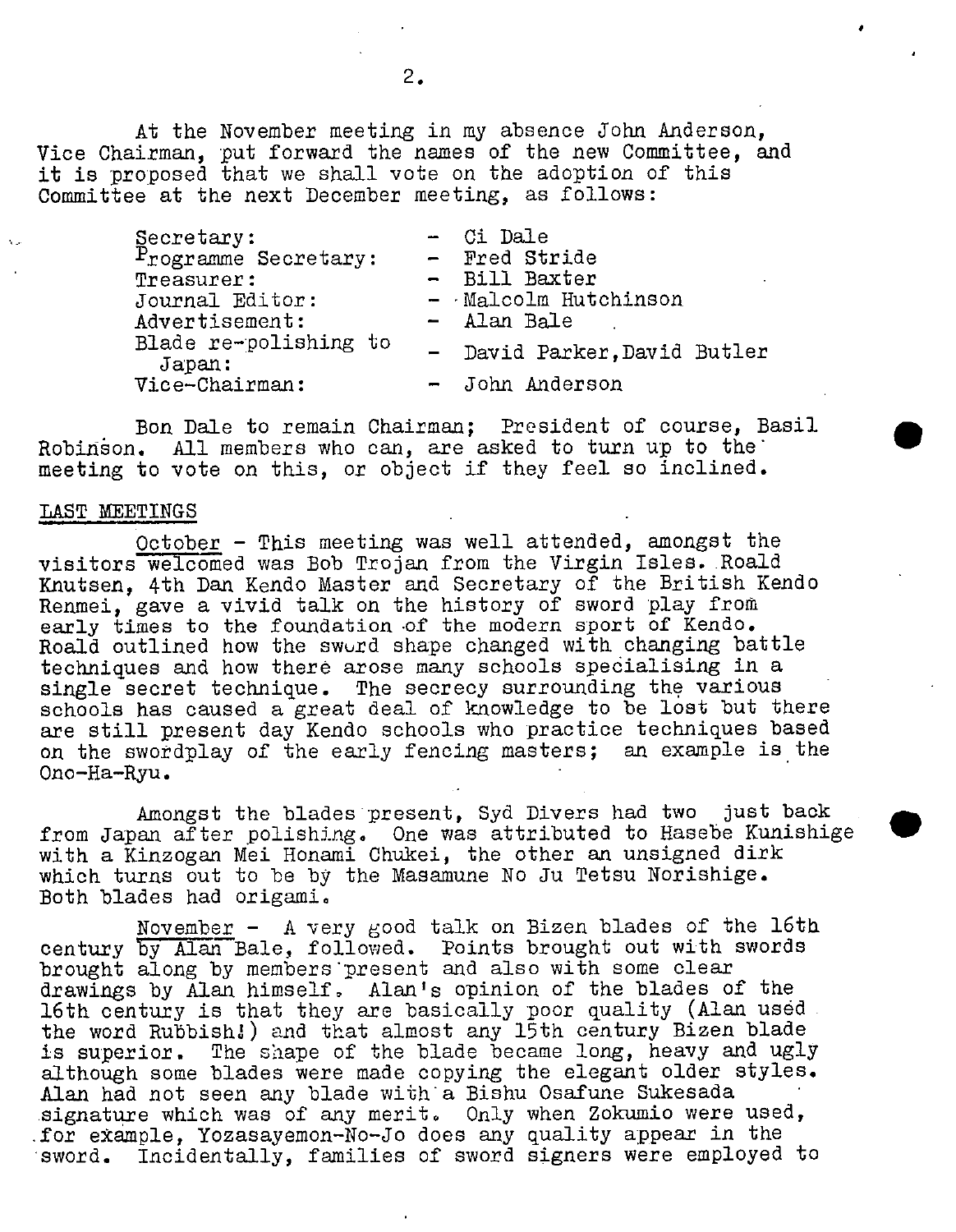affix signatures to the tangs so a Bizen signature cannot be taken as that of the particular smith whose name appears on the blade. The Bizen blades of this period were mainly Kazu Uchimono mass produced things - and it shows in the forging. The core metal is not central in the blade and can be seen coming through the<br>blade surface as grainless areas on the Hada. The tempering was blade surface as grainless areas on the Hada. The tempering was usually Choji or Sugu Ha for the early style copies. and Nie are Thot very precise and can frequently be seen to be Kuzure at the\ top of the Chogi. This fault seems to be acceptable on Bizen blades of this period however. On the better blades, Nioi and'Nie formations in the shape of "crabs claws" within the Chogi top, can be found. Alan himself had a very good blade in the heavy style showing "crabs claws" whilst Captain Johns produced a finely mounted Handachi with an elegant early style blade signed Bishu Osafune Sukesada. There were a number of other swords present, mainly Bizen which showed much that Alan had mentioned.

Bill Baxter had a recently acquired long blade signed Akihiro which had most of us puzzled. Was it a Shin-Shinto copy<br>of Soshu Den? Was it Soshu Den or even Koto for that matter? The of Soshu Den? Was it Soshu Den or even Koto for that matter? state of the blade seemed to hide too much to really form an aoourate diagnosis.

#### NEWS FROM THE NORTH

There is an exhibition of swords to be held at the University of Mancbester Museum from the 20th December to the 18th February 1970. It is hoped that as many will attend as possible. All the exhibits are owned by our Northern branch members and well worth seeing. No catalogue will be produced because of cost factors but Andrew Ford has sent the following in lieu:

## Unmounted Blades

 $\bullet$ 

Katana - attributed to Kanesada KA 963 Wakizashi - attributed to Masanori MA 367 Wakizashi - signed 'Masahiro' MA 115 Wadcizashi - signed 'Minamoto Masayuki' MA 744 Wakizashi - signed 'Sesshu no ju Fujiwara Nagatsuna' NA 247 Wakizashi - signed 'Tadayoshi' TA 143 Tan to Wakizashi - signed 'Taira Sadayuki' - unrecorded smith Katana - signed 'Noshu no ju Asano Kanesane saku' - Showa-- signed 'Chounsai Tsunatoshi' TS 182 to

Mounted Blades

| Katana |  | - signed 'Kodzuke no Kami Kanesada' KA 958     |
|--------|--|------------------------------------------------|
|        |  | Wakizashi - signed 'Yamato no Kami Yoshimichi' |
| Katana |  | - signed 'Tsunatoshi' long signature. TS 183   |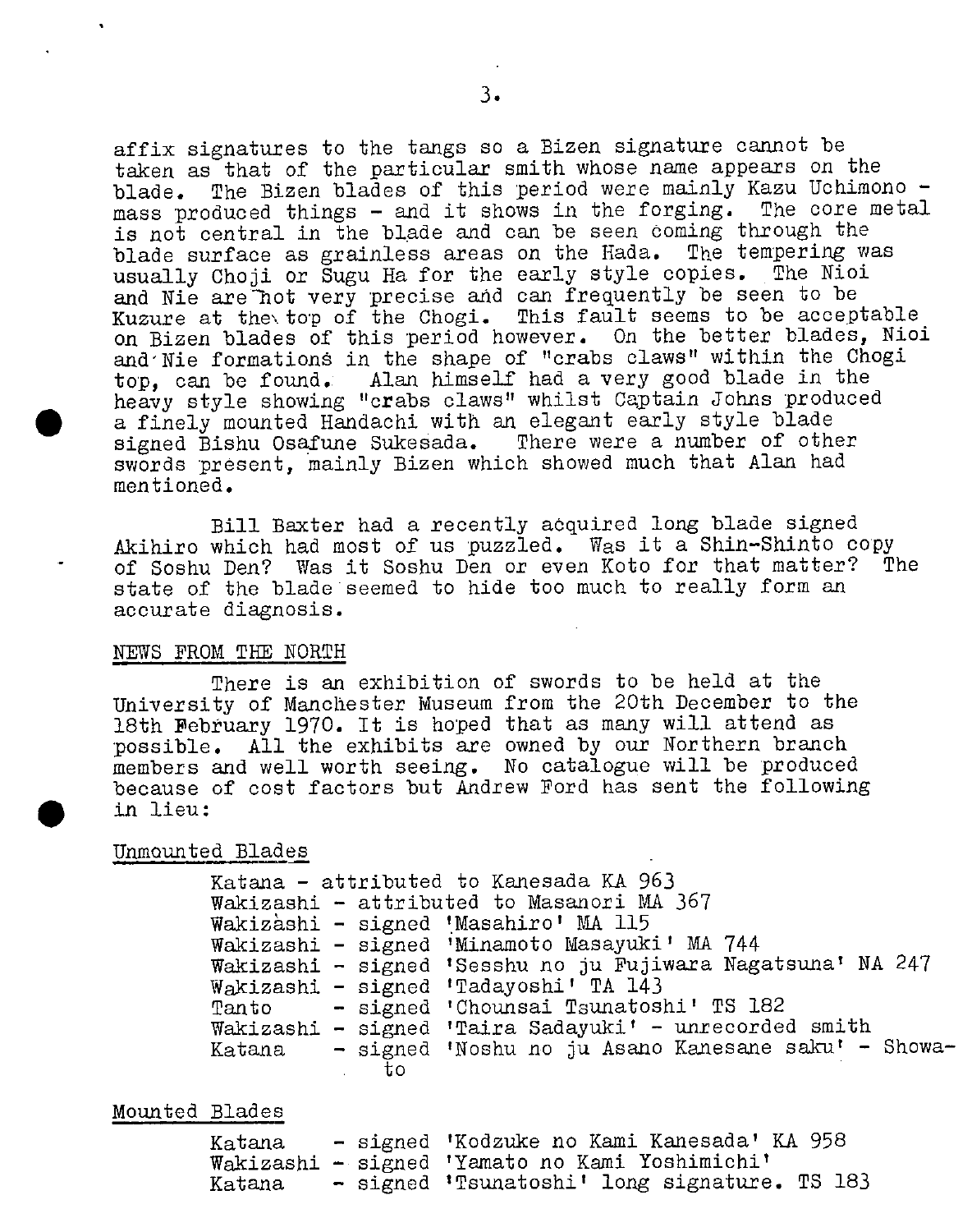|        | Wakizashi - signed 'Kunisane' gakumei                    |  |  |
|--------|----------------------------------------------------------|--|--|
|        | Wakizashi - signed 'Ryuenshi Toshitsuna' TO 538          |  |  |
|        | Katana - signed 'Musashi no Daijo Shitahara Yasushige'   |  |  |
|        | Wakizashi - signed 'Yamashiro no Kami Fujiwara Kunikiyo' |  |  |
|        | KU 194                                                   |  |  |
| Tanto  | - signed 'Inouye Shinkai'                                |  |  |
|        | Wakizashi - signed 'Hizen no Kuni Tadayoshi'             |  |  |
| Katana | - signed 'Yamato no Kami Minamoto Hidekuni' HI 32        |  |  |
| Daisho | - dai 'Noshu no ju Kaneuji'                              |  |  |
|        | sho 'Bishu Osafune Kagemitsu'                            |  |  |
| Daisho | - dai 'Sukesada'                                         |  |  |
|        | sho mumei                                                |  |  |
|        | Naginata - signed 'Shimosa no Daijo Fujiwara Kanemasa'   |  |  |
|        | KA 678                                                   |  |  |
|        |                                                          |  |  |

 $\bullet$ 

Plus fifteen other blades of various lengths unsigned. There is also some Miochin armour, sword mounts, ivories, laquer, prints, and other items normally found in this type of exhibition.

Admission is free; but unfortunately no catalogue will be produced due to the cost, so this rather brief list will have to suffice. Further details on particular items can be supplied on application with S.A.E.

#### CORRECTIONS

Ben Dale apologises to our Anonymous Expert for the omission of the original title of his last article for us. It should have read: "Shortly after the Twentieth of the Ninth Month", which was rather apt.

Apparently also, wrong results of the European Kendo Tournament were announced. These should have been:

> First: Vaughn Williams (Nenriki Dojo and ex-member Token Kai)

Second: Vic Copke (Brighton Dojo)

Equal 3rd: Jock Hopson and Deborah Hoipe (Both London Kendo Club)

The prize for style was given first and hence the confusion.

#### SWORD POLISHING

The first batch have arrived back from Japan and seem to be very good indeed. The Shirasaya are of good colour Honoki wood and set the blades off well. Another batch is being assembled so if you have a blade to send, get it off STRAIGHT AWAY to: K.D.Parker, 17 Strickland Row. Wandsworth, London S.W.18.

The Society tied a lot of cash up in the way of polishing charge deposits for the first batch. The Society just has not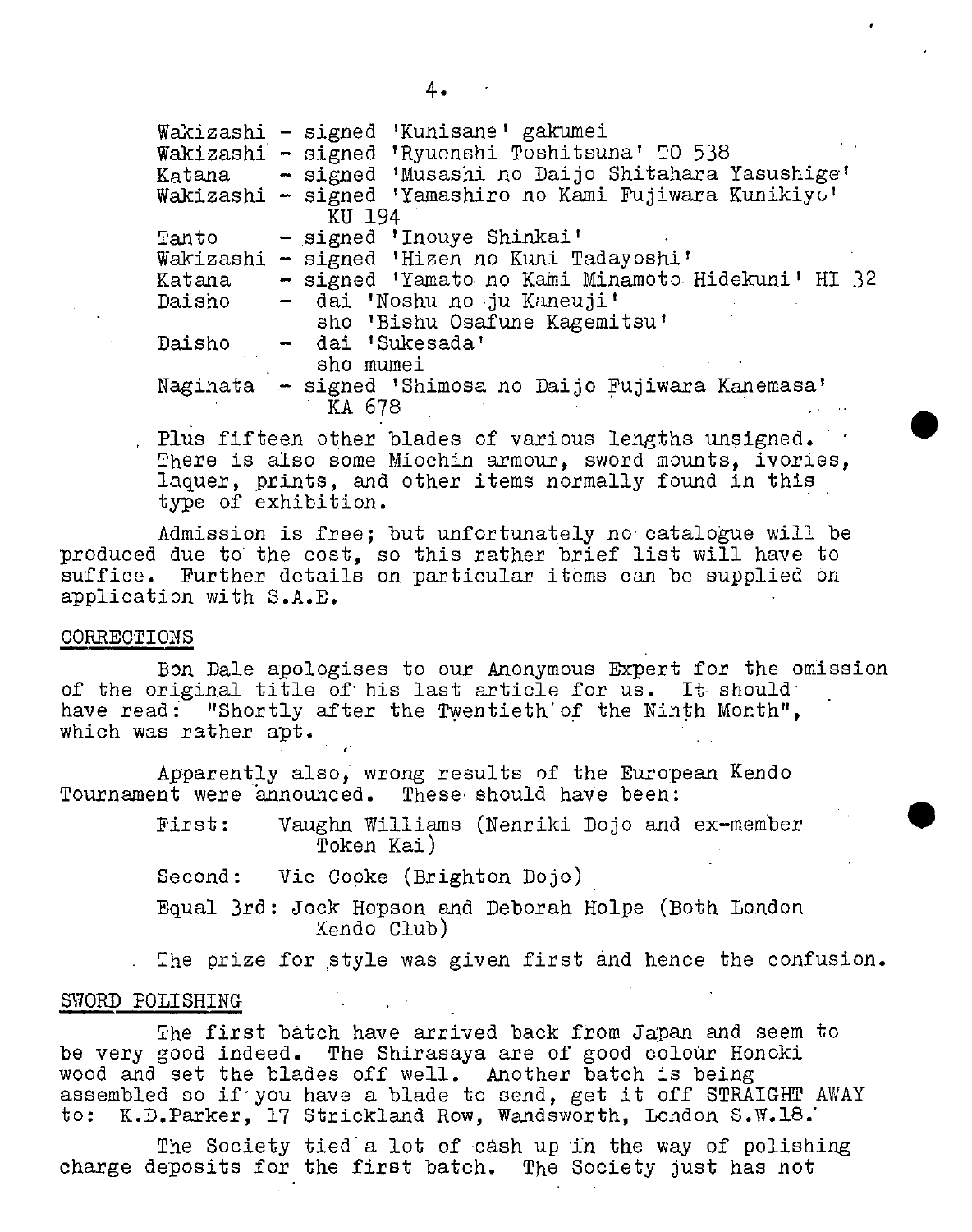got the resources for this, therefore members will be required to place an approximate 50% deposit down, before a blade goes to Japan.

> Long Sword deposit  $-$  £25. Short Sword deposit  $-$  £15.

The approximate polishing charge, sirasaya and habaki, including postage, customs, charges there and back, will be as much again. An exact figure cannot be given until the blades have been returned from Japan.

#### CHANGE OF PROGRAMME SECRETARY

As you can tell by the literary style or its lack, there is a new newsgatherer for the Programme. Bon will be ever present with advice and articles and it is now hoped that both Club meetings and Programmes will be the richer as Bon will be free to carry out research for talks and articles of interest. But a club or a magazine is not made by one or two people doing the donkey work. It is primarily for the members, not only to enjoy but to make some contribution however small. It will be enjoy but to make some contribution however small. only as good as you are prepared to make it. In regard to the programme, corresponding members can be particularly helpful with items or news of interest. Any article, translation or tit-bit of news helps to keep this magazine alive. Ideas for future meeting subjects are welcome. Get involved; You will enjoy your club even morel

#### ARTICLE

## The Blades of the Yoshimitsus by Yasu Kizu

There were 53 swordsmiths called Yoshimitsu though there are several combinations of characters that are pronounced this way. Of these, 38 were Koto and 15 in the Shinto era, that is, before and after about 1600 AD.

Among these the following Koto smiths are better. known  $-$ 

| 1. Awataguchi Yoshimitsu of Yamashiro: worked about 1263. |  |       |
|-----------------------------------------------------------|--|-------|
| 2. Osafune Yoshimitsu of Bizen <sup>P</sup> rovince; "    |  | -1356 |
| 3. Another Osafune Yoshimitsu of Bizen.                   |  | 1391  |
| 4. Yoshimitsu of Tosa province.                           |  | 1338  |

Although there are many others worthy of discussion, the above four were outstanding. All the Shinto smiths were relatively unimportant.

Before discussing the great Awataguchi I will give short explanations of the other three almost as famous Yoshimitsus.

Second in importance, Osafune Yoshimitsu of Bizen was the 4th son of the famous Bizen Kagemitsu. The characteristics of his blades were -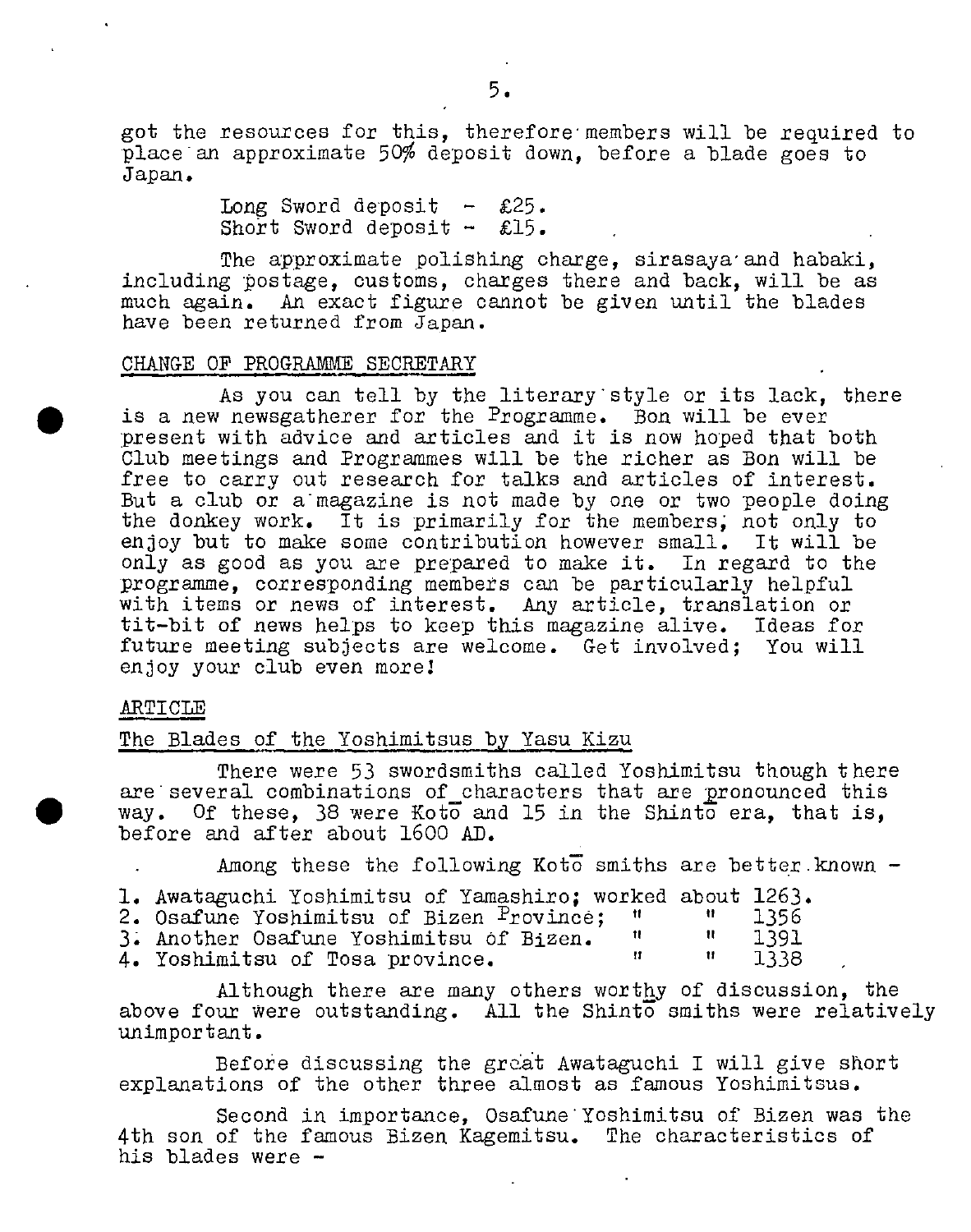- 1. The tachi shape is rather graceful for that period.
- 2. Surface grain is small burl with spots or patchy reflections
- 3. Slanting zig-zag temper line and patterns mixed with irregular.

The Osafune Yoshimitsu of 1391 is said to be the son of the last. His characteristics -

1; Surface grain small burl, some having straight utsuri refleotions 2. Temper line small and irregular.

Yoshimitsu of Tosa province is said to be from the Yamato Tegai group and was a student of the Awataguchi School of Yamashiro. He made mostly Tanto. His characteristics were  $-$ 

- 1. Tanto blades are short and unusually thick, curved toward the cutting edge near the point with acute angled curve at the point.
- 2. Surface grain burl mixed with straight and appears to be rather weak steel. Not much surface nie. Most existing blades are tired.
- 3. Narrow straight temper line with strayed sections here and there.
- 4. Two character signature same as Awataguchi Yoshimitsu leading many Lords and Samurai to believe they had one of the latter's blades.

Most famous of all, Awataguchi Yoshimitsu was one of the famous Awataguchi group of swordsmiths of the early Kamakura period in the town of Awataguchi north of Kyoto in Yamashiro province. This group was originated by Kuniiye. He had six sons named Kunitomo, Hisakuni, Kuniyasu, Kunikiyo, Arikuni and Kunitsuna and it is an amazing fact that all six brothers became foremost masters of blade making. Hisakuni served the Emperor Gotoba as a teacher. Kunitomo and Kuniyasu were members of the 12 Goban Kaji smiths who served the Emperor. Kunitsuna also served the Emperor during his exile on Oki Island and later moved to Kamakura of Sagami province where the Soshu-den school originated under his influence.

Kunitomo's son Norikuni was equally as famous as his father and uncle. Norikuni's son Kuniyoshi was also quite famous.

Yoshimitsu was a student of Kuniyoshi and used the common name of Toshiro. He became so. famous that his name overshadowed most of the famous names of the Awataguchi group. In fact, in early Tokugawa times, around 1650, he was selected as one of the three best master swordsmiths of Japan.

Thirty-four of his blades were chosen to be Meibutsu or Special Notables in the Kyoho era but shortly after, 18 of them were burned in a fire. Some of these were saved by re-tempering. At the present time 4 are listed as National Treasures and 9 are classed as Cultural Property.

The characteristics of his blades are as follows -1. Blades are mostly tanto, a few ken, a few naginata, and rarely tachi. In fact there is only one tachi known to exist. It was named "Ichigo-hito-furi" by Lord Hosokawa Yusai and was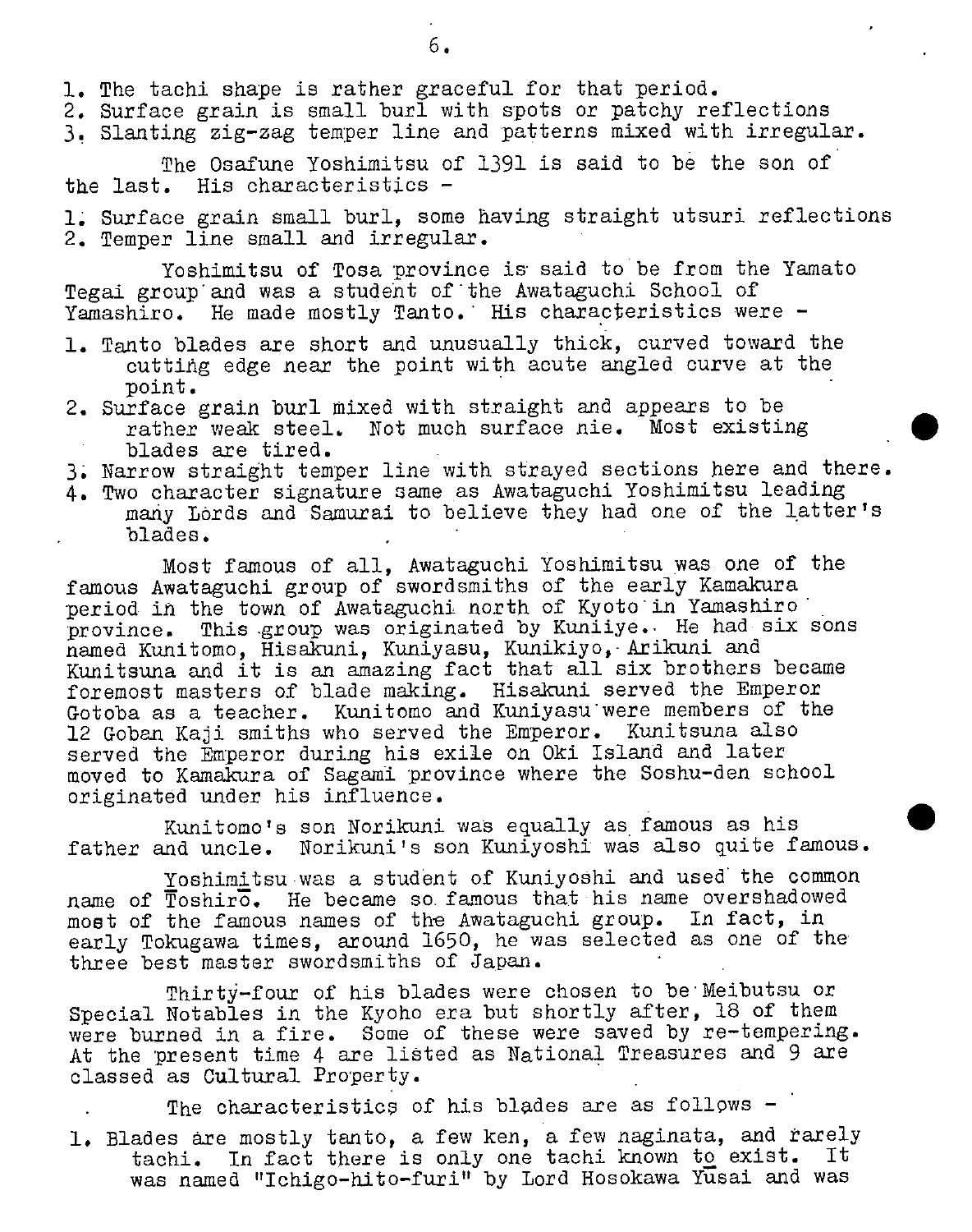the favourite sword of Toyotomi Hideyoshi but it was burned when. Osaka Castle fell to Tokugawa Iyeyasu in 1615. Iyeyasu searched the ruins for it and his smith Echizen: Yasutsugu re-tempered it. This tachi is the property of the Imperial Household at present. The name Ichigo-hitofuri can have two meanings. One would be that Yoshimitsu had made only one, tachi blade, or that'this was the "number one" best blade of his entire swordmaking career.

- 2. His tanto blades are mostly hirazukuri or plain style of the regular length of about 9", with a few longer or shorter. The curvature is somewhat toward the point; the point cutting edge curve is fuller or fukura tsuku.. The blade body is fuller with thick back. The general shape is very elegant, graceful, and dignified. The mune is mostly double ridged.
- 3. Surface grain is finely forged small burl that appears to be like nashiji or the cross section surface of a pear, with dense tiny nie.

 $\bullet$ 

- 4. The surface colour is deep blue with a tint of purple in the sub-surface and it appears to have moisture with a crystalline lustre. The urface nie shines somewhat as in orange or geld-dust lacquer yet the degree is gentle. This surface nie colour is the high characteristic of the Yamashiro school.
- 5. Temper line pattern is medium straight formed of nie which is somewhat'strayed in places. The line begins a bit wide near the hilt and narrows down toward the point. It is characteristic of Yoshimitsu that the base line yakidashi has a short zig-zag like a row of 5 or 6 small beans.
- 6. Yakiba colour is clear white like snow or thin ice with. numerous actions.
- . 7. The boshi lines'in the point are small round with short turnback, no turn, or flame shape, that look very graceful yet full of life. These characteristics sometimes give owners deep impressions of dignity, serenity, and a kind warm feeling. -
- 8. Nakago are mostly straight and long with some fullness on the body. Some are the kimono sleeve shape. He signed with two characters.
- 9. Carvings are mostly the Holy Fire Tongs on both sides of blades-but some have a Ken on omote side and Tongs or short grooves on the ura side.

The above characteristics apply to many others of the Awataguchi group.

Now I will tell you a couple of stories involving Yoshimitsu blades.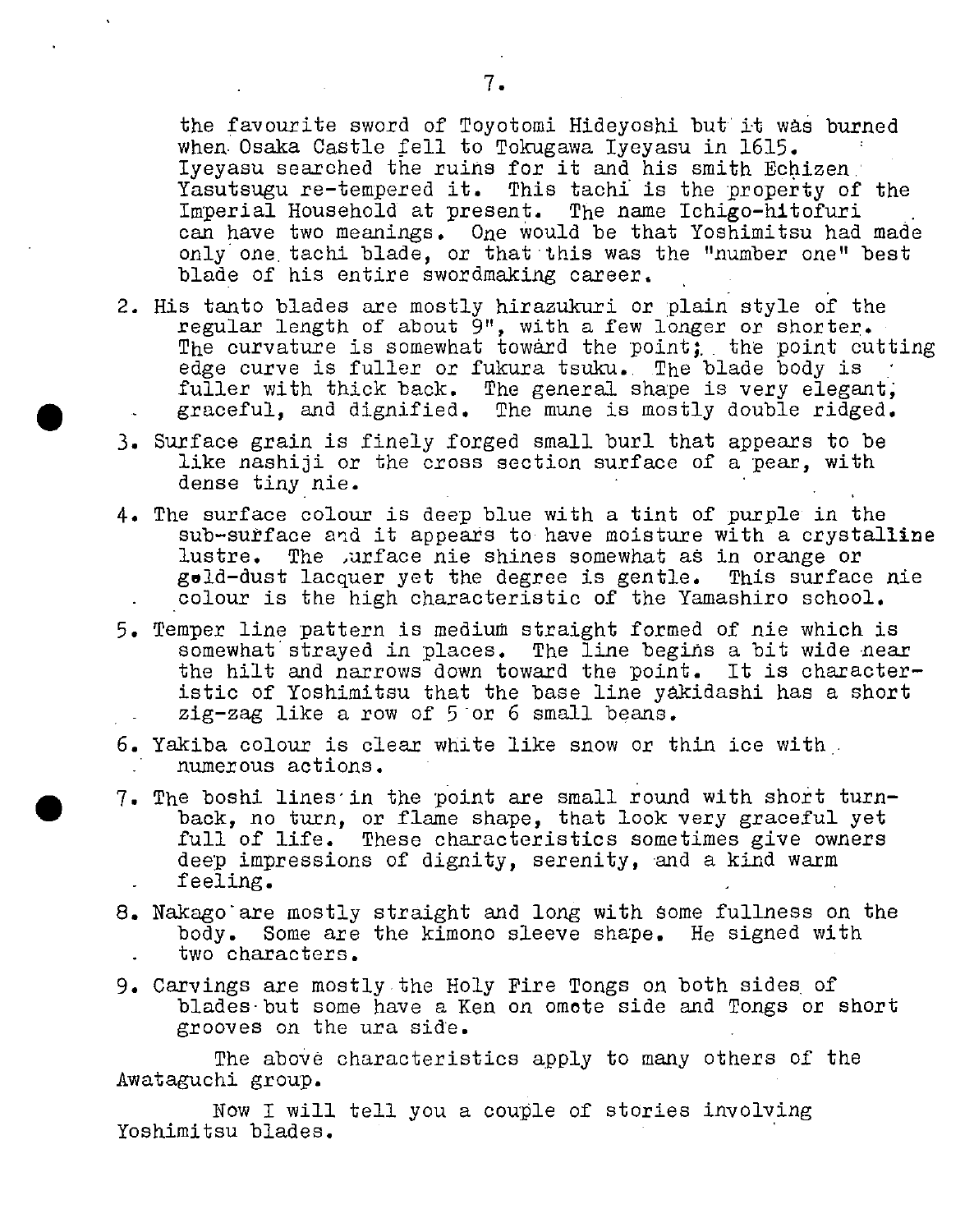In 1493i Lord Hatakeyama attacked his nephew-in-law Hatakeyama Yoshitoyo in Kawachi province as a result of elan hostility but was defeated and decided to commit suicide. At his seppuku moment he took up his Yoshimitsu tanto and tried to stab his abdomen but the point would not go in. He murmured to himself, "the famous Yoshimitsu blade should not be this dull, it must be that I have become afraid of death" and angrily threw the tanto away. Strangely, it hit a pestle for grinding powder and pierced it through! His second, Tange Bizen no Kami, promptly drew his Nobukuni tanto and tested it by stabbing his own thigh and handed it to Masanaga who then performed seppuku without further trouble. This Yoshimitsu tanto was named "Yagen Toshiro" meaning "Pestle piercing Toshiro Yoshimitsu" and it became very famous. As I said before, Toshiro was Yoshimitsu's common name and most of his blades have been called so instead of Yoshimitsu.

The other story is connected to Tokugawa Iyeyasu.

 $\bullet$ 

In 1572, Takeda Shingen of Kai'province, the most powerful lord-of the whole country at that time, lead his army of  $40,000$ men to Totomi province -and besieged Iyeyasu in Hamamatsu Castle. Tyeyasu asked Oda Nobunaga for help and he sent a big army headed by General Sakuma Morinobu and they succeeded in holding the castle.

To induce Iyeyasu to come out of the castle and fight, Shingen retired to Ildani and Iyeyasu left the castle and camped at Mikata-ga-hara where he was at once attacked and badly defeated.

Because of the disgraceful defeat; he decided to commit seppuku, and drew his Yoshimitsu tantc and tried but every time the point neared his abdomen his hand became paralyzed and he could not perform it. He paused a while and thought, "the godlike spirit of the Yoshimitsu tanto must be trying to save my life and there may be a miraculous chance to win this war".

'He stopped trying seppuku and minutes later one of his vassals, Natsume Masayoshi, whom he had left at Hamamatsu Castle arrived in haste and urged his lord Iyeyasu to return to the castle. Iyeyasu returned, reorganized his remaining army and attacked the enemy at the following daybreak.

This surprise attack was successful and turned out to be a great victory.

After this victory, Iyeyasu fully regained his confidence and he grew more powerful month after month and year after year until finally in 1603 he became the first Shogun and established the Tohugawa Shogunate under which the country was at peace for nearly 300 years.

It is my imaginative feeling that Iyeyasu might have thanked a thousand times the Yoshimitsu tanto.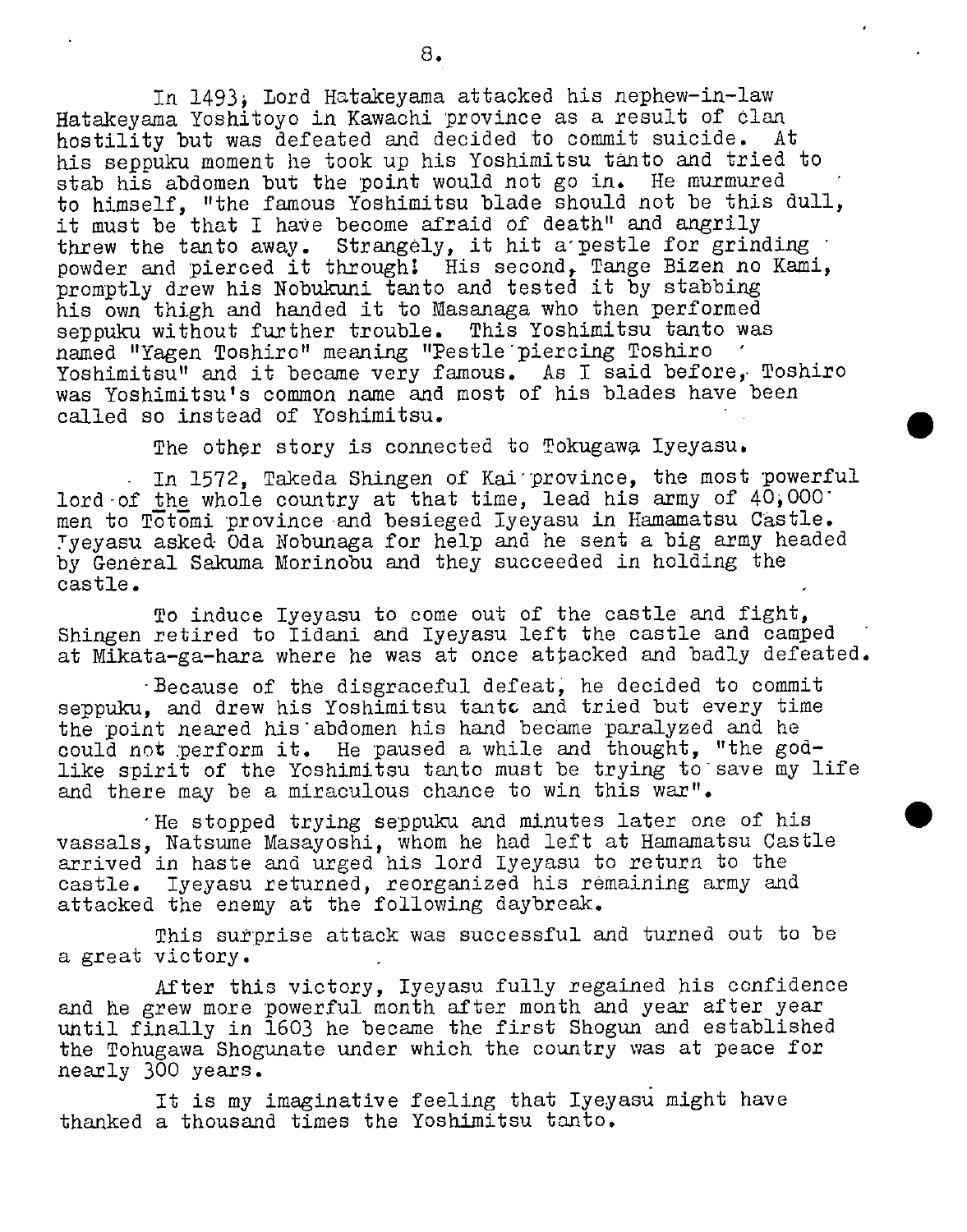|               |                         |                     | List of Yoshimitsu Swordsmiths by Yasu Kizu. | Koto Era                          |              |
|---------------|-------------------------|---------------------|----------------------------------------------|-----------------------------------|--------------|
|               | Name                    | Province            | Signed                                       |                                   | Date         |
|               | 1. Yoshimitsu Yamashiro |                     | Yoshimitsu                                   |                                   | 1263         |
| $2_{\bullet}$ | n                       | Ħ                   | Nobukuni Yoshimitsu saku or                  |                                   |              |
|               |                         |                     | Heianjo Yoshimitsu                           |                                   | 1455         |
| 3.            | Ħ                       | 11                  | Joshu ju Yoshimitsu                          |                                   | Unknown      |
| 4.1           | Ħ                       | Yamato              | Yamato no kuni ju Yoshimitsu                 |                                   | 1339         |
|               | Ħ                       | Mikawa              | Satake ju Yakuoji Yoshimitsu                 |                                   | 1487         |
|               | Ħ                       | Bizen               | Yoshimitsu                                   |                                   | 1319         |
| 5.5.7.7       | Ħ                       | 11                  | Bishu Osafune Yoshimitsu                     |                                   | 1389         |
| 8.            | 11                      | Ħ                   | n<br>Ħ                                       | 11                                | 1394         |
| 9.            | Ħ                       | Ħ                   | $\mathbf{H}$<br>Ħ                            | Ħ                                 | 1469         |
| 10.           | Ħ                       | Ħ                   | Ħ<br>n                                       | $\mathbf{H}$                      | 1532         |
| 11.           | π                       | Bingo               | Yoshimitsu                                   |                                   | Unknown      |
| 12.           | u                       | Ħ                   |                                              | Sanshu Yoshimitsu or Yoshimitsu   | 1306         |
| 13.           | Ħ                       | Tosa                | Yoshimitsu                                   |                                   | 1264         |
| 14.           | Ħ                       | 11                  | Ħ                                            |                                   | 13           |
| 15.           | 11                      | ₩<br>Ħ              | Ħ<br>11                                      |                                   | 1350<br>1394 |
| 16.           | Ħ<br>11                 | 11                  | Ħ                                            |                                   | 1452         |
| 17.           | 11                      | $\mathbf{H}$        | n                                            |                                   | 1521         |
| 18.           | 11                      |                     | 11                                           |                                   | 1394         |
| 19.<br>20.    | Ħ                       | Chikuzen<br>Satsuma | Naminohira Yoshimitsu                        |                                   | 1469         |
| 21.           | Ħ                       | Bizen               | Yoshimitsu                                   |                                   | 1334         |
| 22.           | 11                      | Ħ                   | Bishu Osafune Yoshimitsu                     |                                   | 1394         |
| 23.           | 11                      | Ħ                   |                                              | Bizen no kuni Osafune Yoshimitsu  | 1321         |
| 24.           | Ħ                       | n                   | Bishu Osafune ju Yoshimitsu                  |                                   | 1356         |
| 25.           | Ħ                       | Ħ                   |                                              | Bizen no Kuni Osafune Yoshimitsu  | 1375         |
| 26.           | 11                      | Ħ                   | Bishu Osafune Yoshimitsu                     |                                   | 1375         |
| 27.           | Ħ                       | ₩                   | u<br>Ħ                                       | Ħ                                 | 1375         |
| 28.           | Ħ                       | $\mathbf{H}$        | Ħ<br>Ħ                                       | Ħ                                 | 1455         |
| 29:           | Ħ                       | Ħ                   | Bishu Osafune ju Yoshimitsu                  |                                   | 1394         |
| 30.           | 11                      | Ħ                   |                                              | Bishu Osafune Yoshimitsu or Bizen |              |
|               |                         |                     |                                              | no kuni ju Osafune Uyemon no-jo   |              |
|               |                         |                     | Fujiwara no Yoshimitsu                       |                                   | 1452         |
| 31.           | Н                       | п                   | Bishu Osafune Yoshimitsu                     |                                   | 1469         |
| 32.           | Ħ                       | Ħ                   | Ħ<br>Ħ                                       | ₩                                 | 15           |
| 33.           | Ħ                       | n                   | $^{\dagger}$<br>$\mathbf{u}$                 | 11                                | 1455         |
| 34.           | Ħ                       | 11                  |                                              | Bizen no kuni Osafune Yoshimitsu  |              |
|               |                         |                     | saku                                         |                                   | 1528         |
| $35 -$        | n                       | Tosa                | Doshu Kita ju Yoshimitsu saku                |                                   | 1555         |
| 36.           | Ħ<br>Ħ                  | Bizen               | Bishu Osafune ju Yoshimitsu                  |                                   | 1439<br>1275 |
| 37.           | 11                      | Yamato              | Sakon-nyudo Yoshimitsu                       |                                   | 1504         |
| 38.           |                         | Bizen               | Bishu Osafune Yoshimitsu                     |                                   |              |
|               |                         |                     |                                              |                                   | Shinto Era   |
| 39.           | Ħ                       | Yamashiro           | Yamashiro ju Yoshimitsu                      |                                   | 1844         |
| 40.           | 11                      | Tosa                | Yoshimitsu                                   |                                   | 1596         |
| 41.           | и                       | Ħ                   | Ħ                                            |                                   | 1652         |
| 42.           | Ħ                       | 11                  | Ħ                                            |                                   | 1751         |
| 43.           | u                       | Ħ                   | Ħ                                            |                                   | 1844         |

 $\sim$ 

 $\mathcal{L}^{\text{max}}_{\text{max}}$ 

 $\hat{\mathcal{L}}$ 

 $\ddot{\phantom{0}}$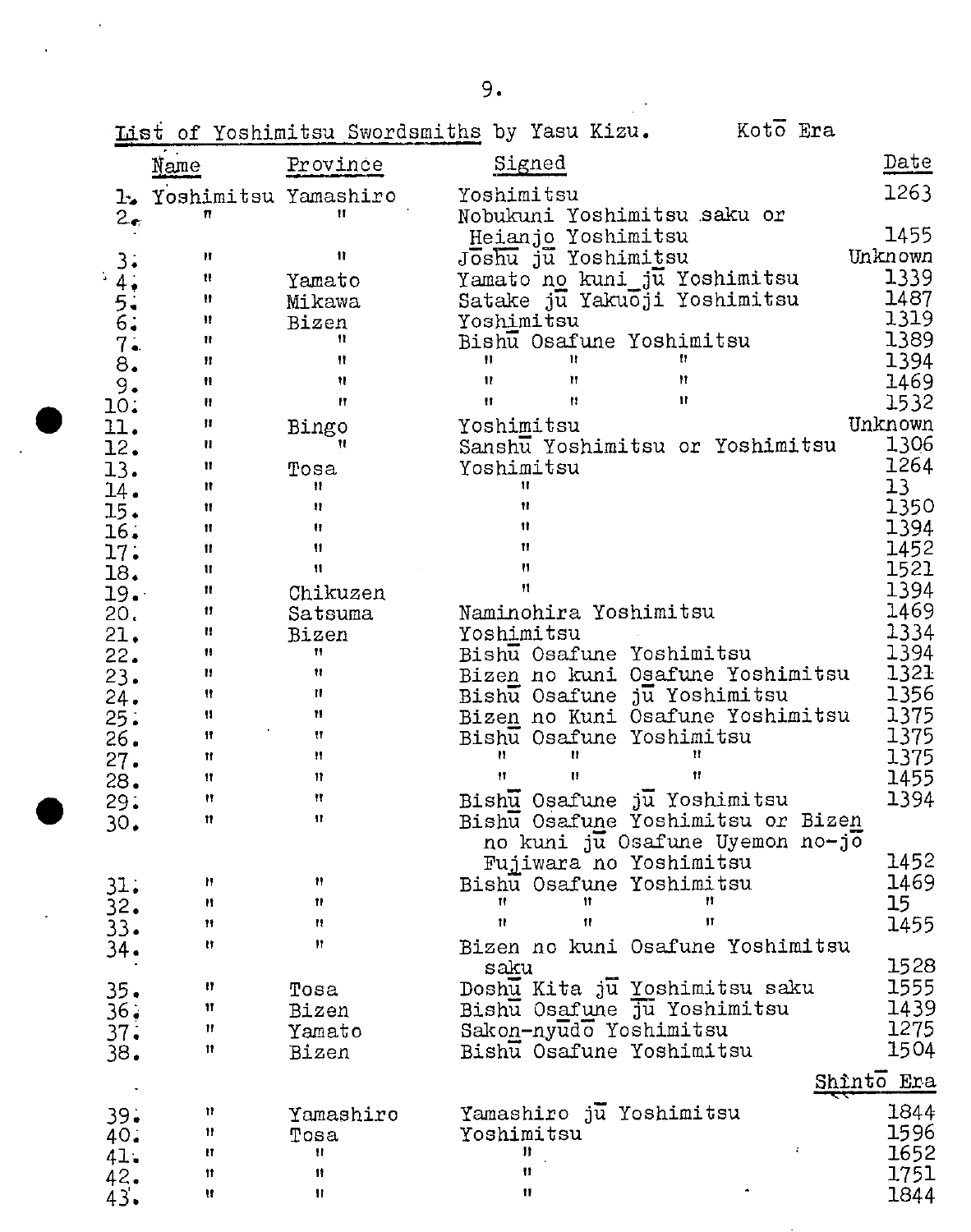|     | List of Yoshimitsu Swordsmiths (Cont'd) |         |                          |   |                                     | Shinto $Era(Contd)$  |
|-----|-----------------------------------------|---------|--------------------------|---|-------------------------------------|----------------------|
| 44. | Yoshimitsu                              | Settsu  |                          |   | Settsu ju Fujiwara no Yoshimitsu    | 1661                 |
| 45. | $\mathbf{H}$                            | Echizen |                          |   | Echizen no kuni Yoshimitsu          | 1624                 |
| 46. | $\mathbf{u}$                            |         |                          |   | Musashi Joshu Kobayashi Minamoto no |                      |
|     |                                         |         |                          |   | Ichiryusai Yoshimitsu               | $\lceil 1861 \rceil$ |
| 47. | n                                       | Mutsu   |                          |   | Oshu Aizu Toshiro Yoshimitsu        | $-1772$              |
| 48. | Ħ                                       | н       | -11                      |   |                                     | 1801                 |
| 49. | Ħ                                       | H.      | -99.<br>Ħ                | Ħ |                                     | 1830                 |
| 50. | Ħ                                       | Hizen   | Hizen no kuni Yoshimitsu |   |                                     | 1624                 |
| 51. | Ħ                                       |         | Yamashiro Yoshimitsu     |   |                                     | 1848                 |
| 52. | 11                                      | Bizen   |                          |   | Bizen Osafune ju Yokoyama Goro      | $\sim$ $-$           |
|     |                                         |         |                          |   | Minamoto no Yoshimitsu              | 1688                 |
| 53. | Ħ                                       | Musashi |                          |   | Hojoji ju Higo no kami Yoshimitsu   | 1681                 |

## ARTICLE

.Here.is the continuation of last month's article from the Nihon To Newsletter on the etiquette and care of swords:

If the blade is mounted; then itwill have a Tsuba so it will not cause too much trouble, however, with a blade in a Shirasaya, one must be extra cautious. Be sure that the person you are passing the blade to has a sure grip before you let your grip go. Here it is advisable before letting go to shake the blade<br>a little to see if he has a firm grip. (We may sound a little'  $\bar{a}$  little to see if he has a firm grip. persistent in this part about passing a blade to another person. However, we have seen the result of a person who has not heeded the "caution signal" which always results in cut fingers and a very deep out it is too.)

The person receiving the sword, holds the Tsuka below the hand of the person passing it to him. Also with your other hand, hold the Tsuka at the Kashira, then you will know for sure that your grip will not slide. After one has seen the blade, then one may want to see the signature, in which case permission from the host MUST be obtained first.

If the host is proud of his blade, he will show you the Nakago without your asking, and so it becomes necessary to remove the Tsuka. The host in most cases will remove it; however at times this operation is performed by the person wanting to see the Nakago. At such times, the following rules must be pbserved.

1. With the small hammer available for this purpose, remove the Mekugi by giving a slight push at the smaller tip of the Mekugi. Once having taken the Mekugi out, put it aside so you will find it readily after you have examined the Nakago, for this peg is very easily lost.

2. Having removed the Mekugi, you are now ready to remove the blade from the Ts'ika. Hold the Tsuka in your left hand at the Kashira or the pommel and withyour right hand give a rap at the wrist of your clenched left hand holding the Tsuka, this will usually loosen the blade from the Tsuka. If the blade has not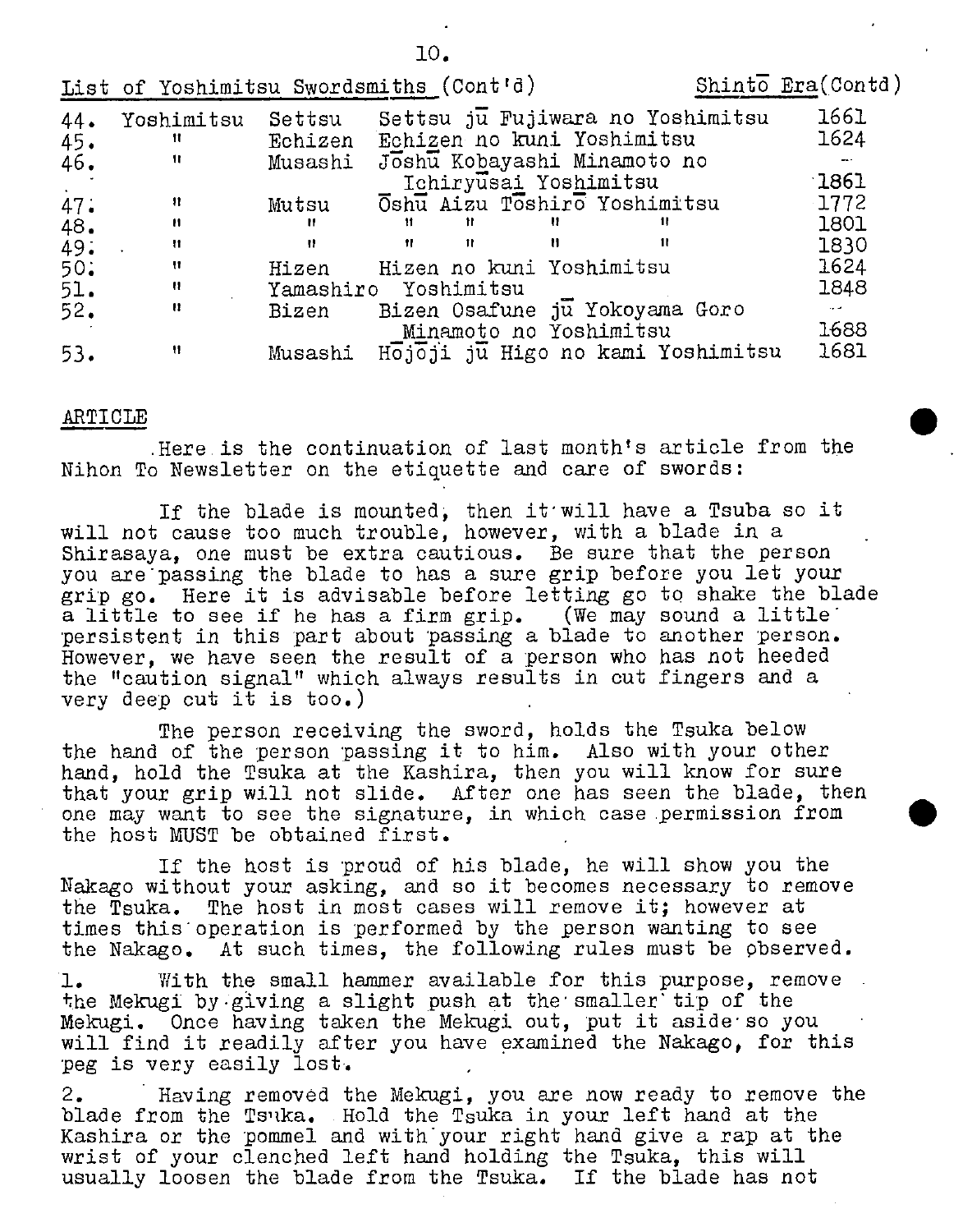been out of the Tsuka for a good many months or years, then it will not come loose by this action alone and you must resort to some other method. The blade should then be returned to the host to have him loosen it. He will use a mallet and a small block of wood set against the Seppa and tap with the mallet, this will loosen just about any hard-to-come-out Nakago. Having loosened the Nakago from the Tsuka, you then replace the blade in the Saya and then remove the Tsuka. Many times this is done without replacing the blade back into the Saya.

You axe now ready to observe the condition of the Nakago; the colour of the rust, the signature and dates and the shape of the Nakago. Having finished, replace the Tsuka and then remove the sword from the Saya. Give a slight tap upward holding the blade vertically, this should set the blade in proper position so that you can replace the Mekugi then put the blade back in the Saya.

In inspecting the sword, both the cutting part as well as the Nakago, NEVER give your opinion without first being asked. If your host should ask for your opinion then you may give your thoughts. But never voluntarily. If one sees a signature which he thinks is not right, then often times your thoughts show in your facial expression such as a frown or smile, so be sure at times like these to keep control of your emotions.

#### Care:

 $\bullet$ 

Rust is the greatest enemy of steel and iron and the Japanese Sword is no exception. No matter how good a blade, if a rust is left on for any length of time, chances are that eventually this will render the blade worthless. There are different types of rust which we find in swords.

One is the ordinary red type, and being rust it is bad enough, however this type; since it does not run deep into the steel, is not too harmful. The second type, black and stringy, which usually results from mildew turning to rust is a bad one; this type usually runs deep into the steel and oddly, this type often occurs on the better blades by the better smiths. However, in polishing, much of the outer layer of the steel must be removed thereby reducing the value as well as the quality of the blade. The only solution against rust is constant care and by this "oil" is the best and is essential.

It has been the belief of Japanese Sword collectors, that the best oil for Japanese Swords was Choji Oil, and that oil with a mineral base was not good. However, we have found through long experience that many oils used in the West are just as good as those recommended by the Japanese.

Such oils as 3—in-1, obtainable at a five and dime, or any oils used by gun collectors seem to be just as good.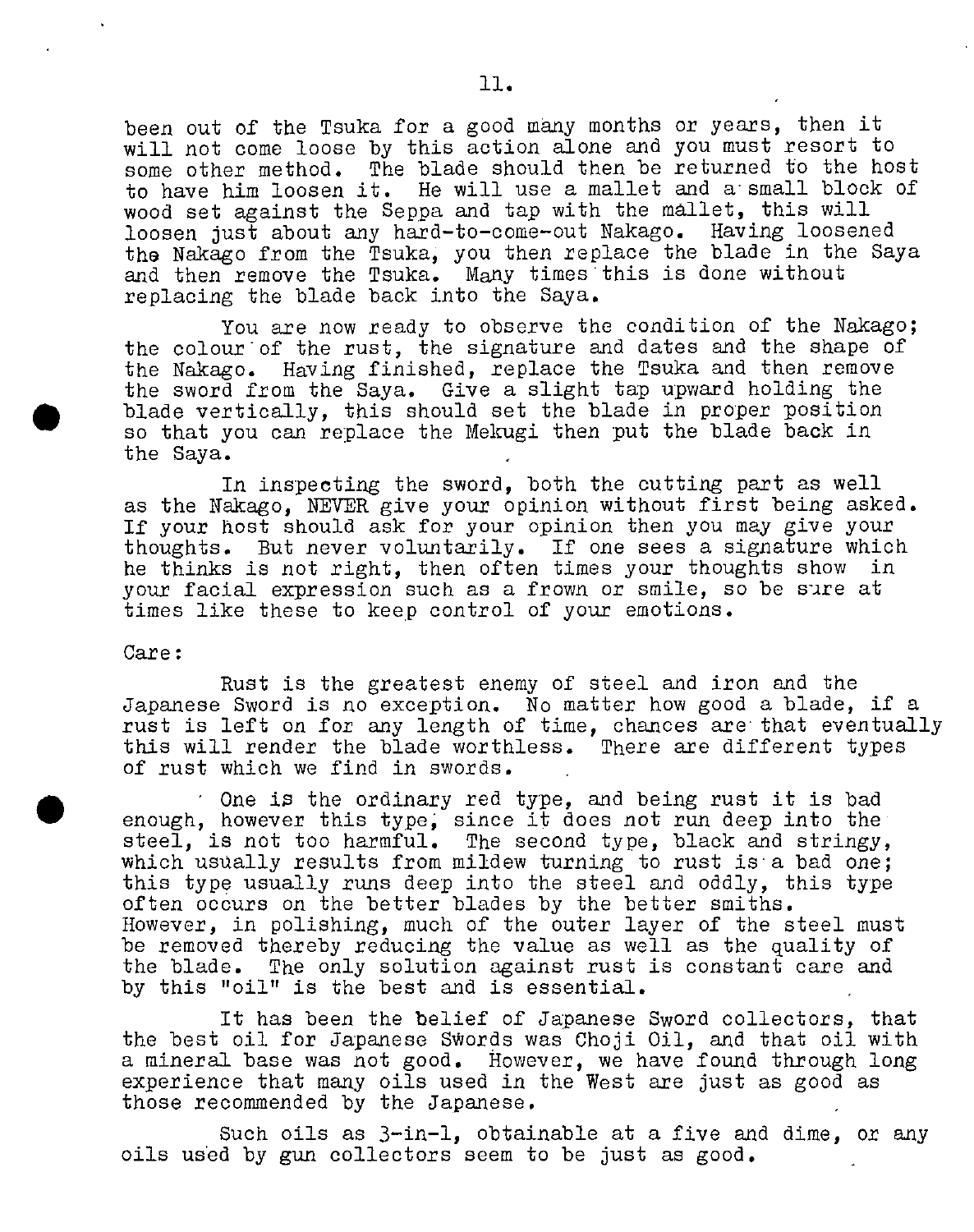Care should be taken not to leave' oil on the blade for any length of time, for if the oil coagulates, then one must resort. to using such oil solvents as benzene, carbon-tetrachloride, alcohol or others. And though they will dissolve the coagulated oil, they will put minute scars on the blade while rubbing off the hardened oil. Therefore, oil, should never be left on the blade for any.length of time..

#### Equipment used in Care:

1. UCHIKO - A good quality Uchiko is made from a mixture of finely ground powder of deer horn and powder of Uchigomori used by the sword polisher. The powder mixture is wrapped in a thin layer of cotton which is in turn wrapped in Yoshinogami (very thin rice paper) and lastly in silk Habutae. The silk should have been laundered once or twice.

The above mentioned type of Uchiko is very difficult to  $\cdot$ obtain; those obtainable in sets are usually of a poorer quality, and since these are the only ones one can get, we must be satisfied with them.

One must know a good polisher very intimately to get better quality Uchiko. The ordinary Uchiko can be purchased for about  $.50/0.5$ . and up.

2. NUGUI GAMI - A special Hosho paper is wrinkled softly until all coarse grains become loose and removed. In areas where Hosho paper is not available, a soft deerskin or Chamois or flannel or cotton may be substituted.

In this, one must always launder them well before use.

Hosho paper costs about .150 U.S. a sheet and up. Goodquality Hosho made in Echizen district costs about .20¢ U.S. a sheet.

3. CHOJI OIL - Previously referred to. Choji Oil comes in many grades, the cheap ones costing about .25 $\ell$  to good quality oils costing about .75 $\not\in$  for a small bottle.

4. YOSHINO Paper - This paper is used to oil the blade with. Recently it has become hard to obtain even in Japan. Many use substitutes of fine gauze.

5. PUKUSA - IS usedin handling the blade and so it is outside the scope of "care"; However, we feel mention is necessary.

Fukusa usually about 10 to 11 inches square is made from a fine quality of silk called "Shioze" and usually dyed purple. Some collectors have their names or initials dyed white on the corner. A fine quality Fukusa made from Shioze cost about  $$10.00$ U.S. and up, though there are cheaper ones of lesser grade silk.

This is the same type of Pukusa which is used by the tea-ceremony or Cha-no-yu people.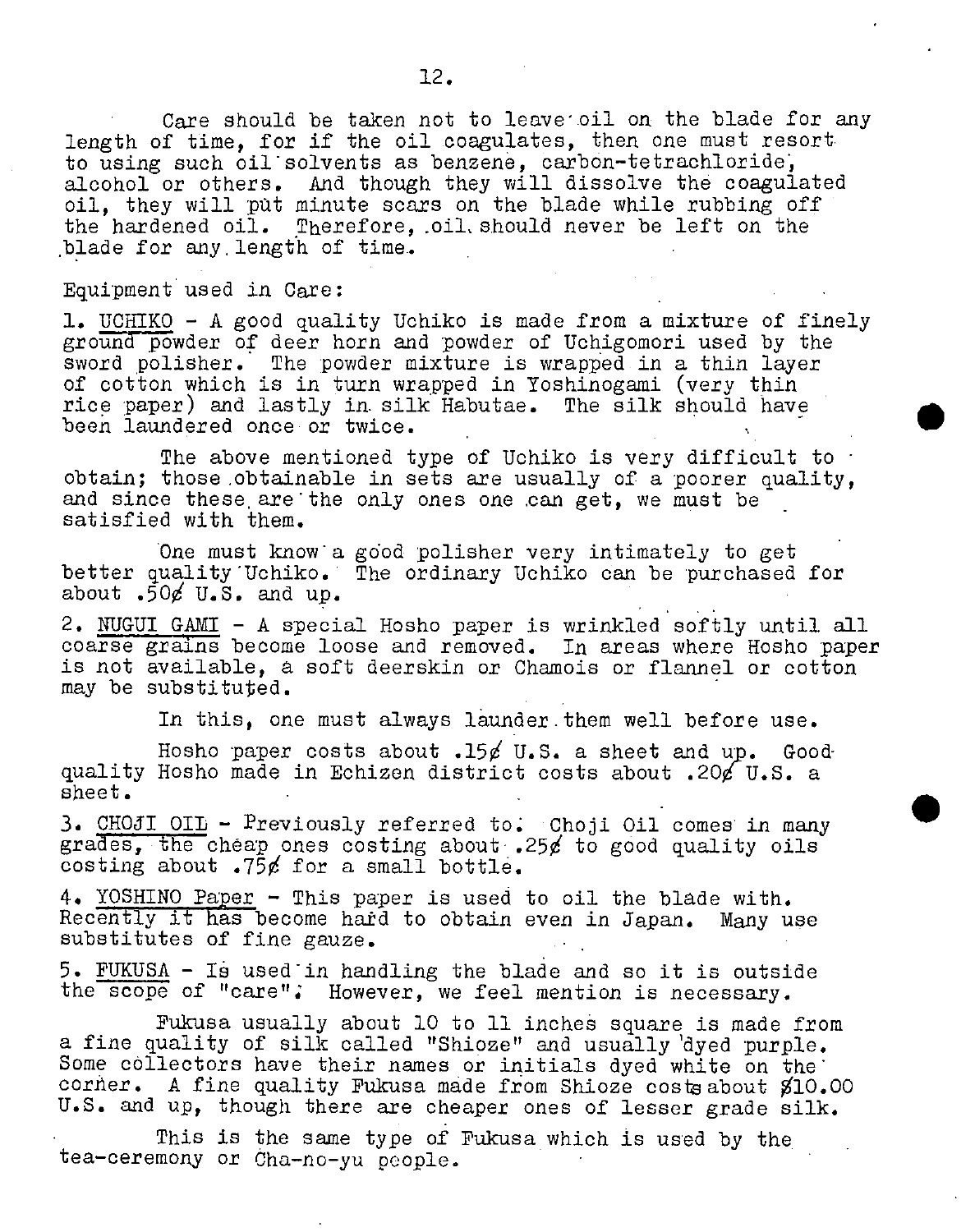Method of Care.

1. Having removed the blade (as previously mentioned) from the Tsuka, now remove the Habaki. If the Habaki does not move due to rust, oil must be inserted and allowed to seep in. Then with a mallet, lightly tap it around the ridges. Use extreme care in tapping for if force is used, a Habaki with a gold or silver foil cover will become loose and become useless.

Of the many kinds of Habaki, there are:

| solid gold    |  | silver base with gold leaf |
|---------------|--|----------------------------|
| solid silver  |  | copper base with gold leaf |
| wood          |  | bronze base with gold leaf |
| Shakudo       |  | copper with silver leaf    |
| Steel or iron |  | bronze with silver leaf    |
| Copper        |  |                            |
| Bronze        |  |                            |

If the Habaki does not come loose, then it should be left alone.

2. A blade which has not been cleaned for a long time must have all foreign particles removed and as previously mentioned, such solvents as alcohol, benzene or carbon-tetrachloride may be used. Oil should be used first before resorting to the abovementioned solvents.

3. Having removed all oil and other foreign particles, next cover the blade with Uchiko.

4. With the Nugui Gami placed between your thumb and the forefinger and the middle finger and with an upward motion, wipe away the Uchiko. Care should be taken as not to allow pressure in your fingers on the downward motion, always have the pressure only in wiping upwards, otherwise you will end up with a cut finger. The upward motion should be started about an inch or two above the Habaki, leaving the lower portion for the last. Having cleaned off the Uchiko on the upper part of the blade, with a careful downward motion, wipe the last couple of inches above the Habaki towards the Nakago. However, after each stroke use a different part of the Nugui Gami that is clean. This is because in the previous downward stroke, the Nugui Gami has touched the rust of the Nakago and the rust particles will cause fine scars called "Hike" if one were to use this on the polished surface. Therefore, after each stroke, use a different part of the Nugui Gami and also after several strokes shake out the Uchiko powder by rapping the Nugui against the edge of a hard object.

Always remember that the price of the very best polish by the very best polisher today, starts from about 100,000 Yen or about  $8280$  U.S. and up (there is only one person who can do this top quality polish), therefore a blade which has had such a polish will require extra care in using Uchiko. (Cheap Uchiko will always leave "Hike" on a blade).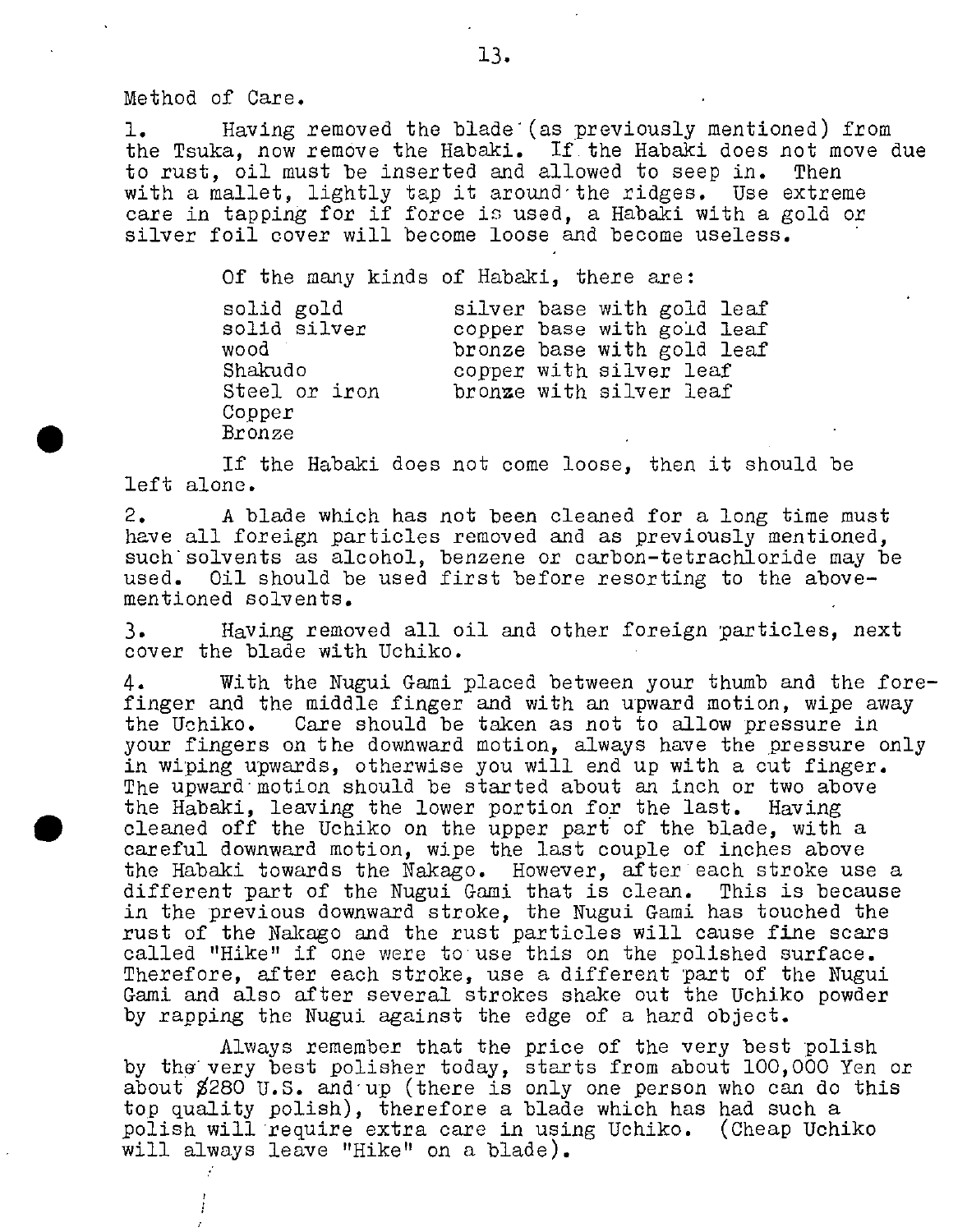With a very valuable blade having a fine polish, or if you are in doubt about the quality of your Uchiko, having covered the blade with Uchiko, make a brushing motion or more like a fanning stroke against the covered Uchiko with the Nugui, this fanning motion will blow away any hard particles of Uchiko and in wiping you will not have to worry about "Hike". The use of Uchiko is in a sense the last phase of polish, for in wiping, the abrasive will act as a polish, so too much usage of Uchiko is not recommended, except in the case of a newly polished blade. (Be careful of "Hike") because the rubbing of the blade will help set the polish.

5. If in caring for the blade you find the Nakago rusted badly, remove the blade from the mounting and coat the Nakago with oil so that it is drenched and then expose the blade to hot sun for about half a day. This should turn the top layer of rust loose and it should cake-off. Also, a small mallet with wooden pegs may be used in removing stubborn rust, the tapping will loosen any top layer rust. Never use hard metal for this purpose, you will injure the old rust below. This is a tedious operation and something that cannot be rushed, so one should be well prepared for the time consuming work ahead.

## ADVANCE SALE NEWS

Members may like to know of and quickly put away a few coins in preparation for a sale coming up at Sothebys, December 4th 1969, 11.0 O'clock precisely. This sale will be entirely of swords and fittings. There is an excellent selection of swords, a fine Daisho and two Ichimonji blades in Shirasaya. "Ichimonji" blades have tended to appear not too infrequently lately and one sometimes wonders at the authority which has declared some of these blades to be "Ichimonji". The two blades at Sothebys are in a different class, both have orikami declaring them genuine, Bizen Ichimonji Norimune and Bizen Ichimonji Muneyoshi. Each are valued at three thousand gold coins; it will be interesting to see what price they will attain.

The fittings are excellent and some are unusual and rare consisting of Lots of completely mounted hilts, tsuka, of very good quality. There is also a selection, better than the usual junk we have seen elsewhere lately, of tsuba, fuchikashira and kodzuka. Make a note of the date.

#### THE KATO SCHOOL

Andrew Ford has sent us the family tree of this Shin-Shinto Musashi School.

 $\bullet$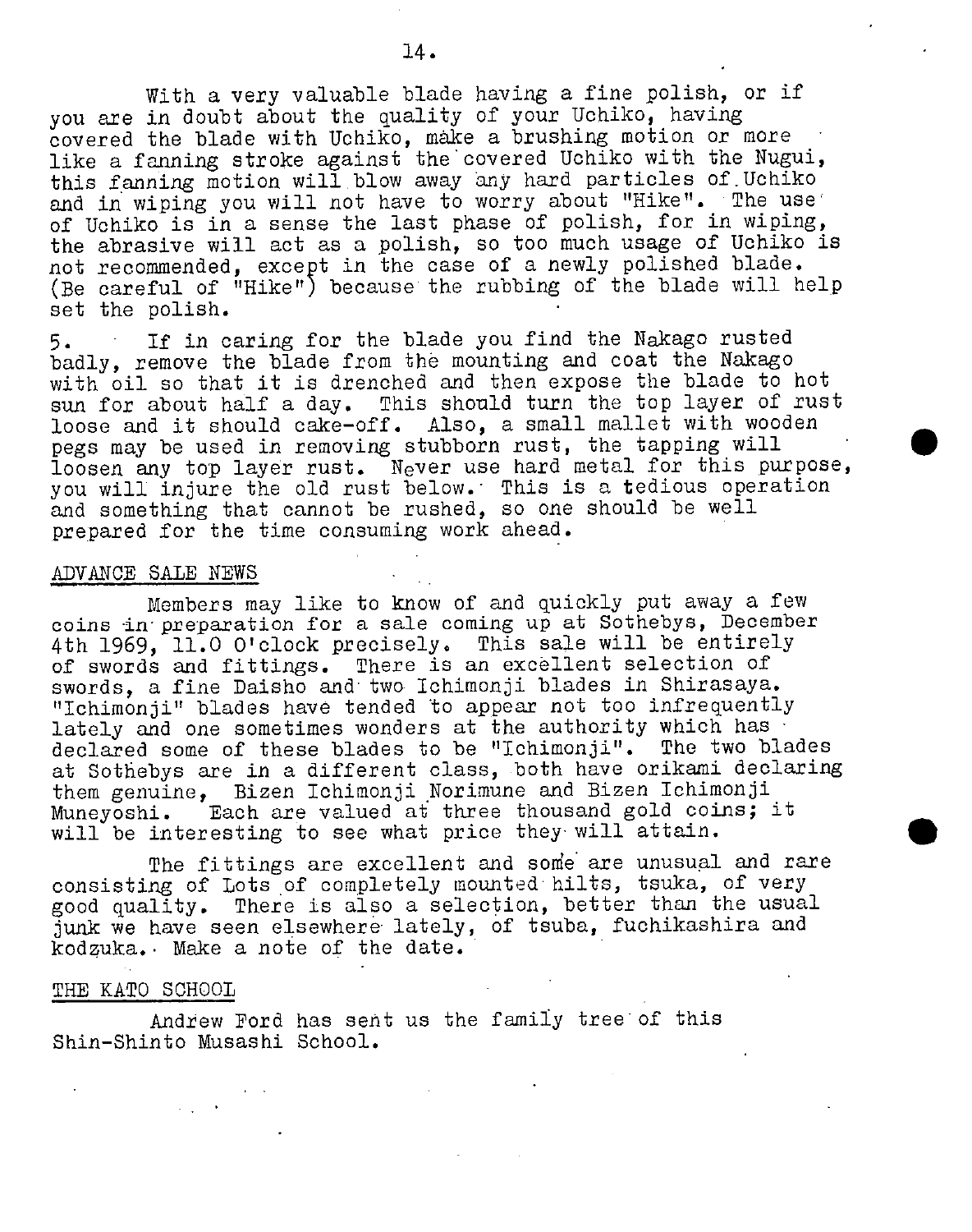15. The Kato School



HI 239 Hiroshige

 $\bullet$ 

Lived in Yedo. Pupil of Munehiro, MU 45.

HI 240 Hirotsugu

Son of Munehiro, MU 45. Small mokume. Choji-midare, Gunome-midare.

KO 35 Korekazu VII

Adopted son of Tsunatoshi, TS 182. There is some doubt as to when he died.

Nihon Toko Jiten 24th November 1891 aged 75

Toko Soran 24th November 1891 aged 72

Tosho.Zenshu 1689 aged 75

Itame, no grain. Suguha with ashi, O-midare, Choji-midare, nici, gunome-cho ji.

MO 484 Moritoshi

Pupil of MU 272 and TS 182. SE2 and SE3 same man. Died mid-summer 1867, aged 65. Itarne, no grain, nashiji. Suguha, choji-midare, gunome/slant ashi.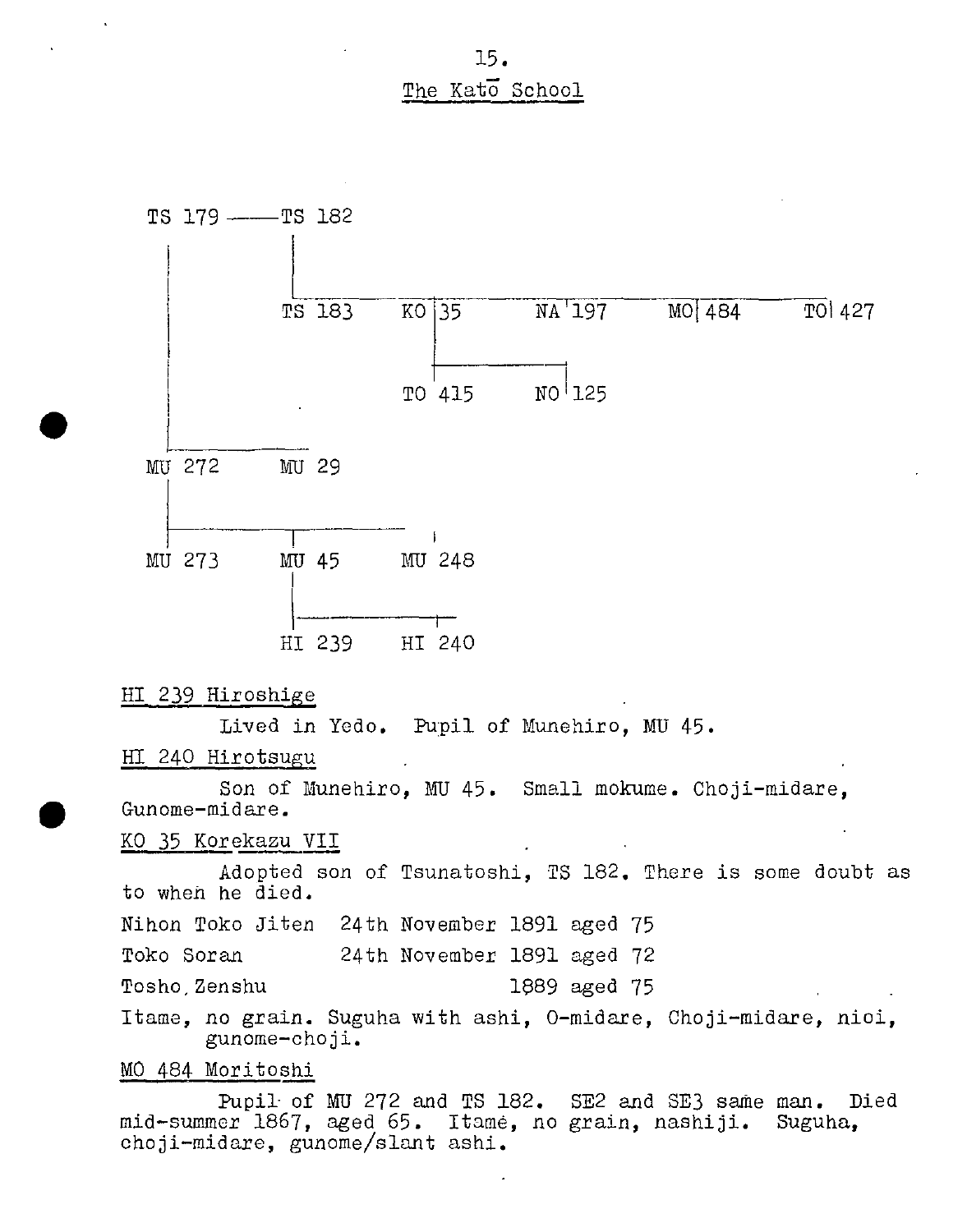# MU 29 Munehira

Elder brother of MU 272. Gunome-midare, narrow nioi line, suguha.

 $\mathbf{r}$ 

# MU45 Munehiro

Pupil of MU 272, made swords in the Bizen style. Ko-mokume. Choji-midare slanting, ko-gunome-choji with ashi.

# MU 248 Munetoshi

Son of MU 272, elder brother of MU 273. Mokume. Suguha, gunome-midare, notare-midare.

# MU 272 Munetsugu

Younger brother of MU<sup>29</sup>, pupil of TS 179. Received the title 'Bizen no Suke' in 1845, born in 1802. Itame, nashiji, no grain. Choji-midare, gunome-midare, nioi/ashi. Good horimono.

## MU 273 Munetsugu

Son of MU 272, younger brother of MU 248. Similar forging to MU 272.

## NA 197 Naganobu

Died 20th May 1879 aged 64. 17th generation Fuyuhiro same man. Pupil of 15th generation Fuyuhiro and TS 182. Ko-mokume. Ko-midare, choji-gunome-midare, horimono.

NO 125 Nobukazu

Pupil of KO 35. Gunome-choji, suguha.

TO 415 Toshikazu

Son of KO 35. Gunome-choji, suguha.

#### TO 427 Toshimune,

Hidenobu; HI 64, same man. Pupil of TO 488 and TS 182.<br>Ko-gunome-midare, suguha.

#### TS 179 Tsunateru

Pupil of Masahide, joint founder of the Kato School. Toran-midare, gunome-choji, suguha, 0-midare. Elder brother of TS 182.

# TS 182 Tsunatoshi

Born 1796 and died 5th December 1862 aged 66. Pupil of Masahide, joint founder of the Kato School. Small itame, no grain. Ohoji-midare of nioi, gunome, toran-midare, and suguha.

# TB 183 Tsunatoshi

Son of TS 182, first signature Koretoshi

Kunehide was the father of TB 179, TS 182 and KU 817. He was a member of the Suishinshi School and a pupil of Masahide.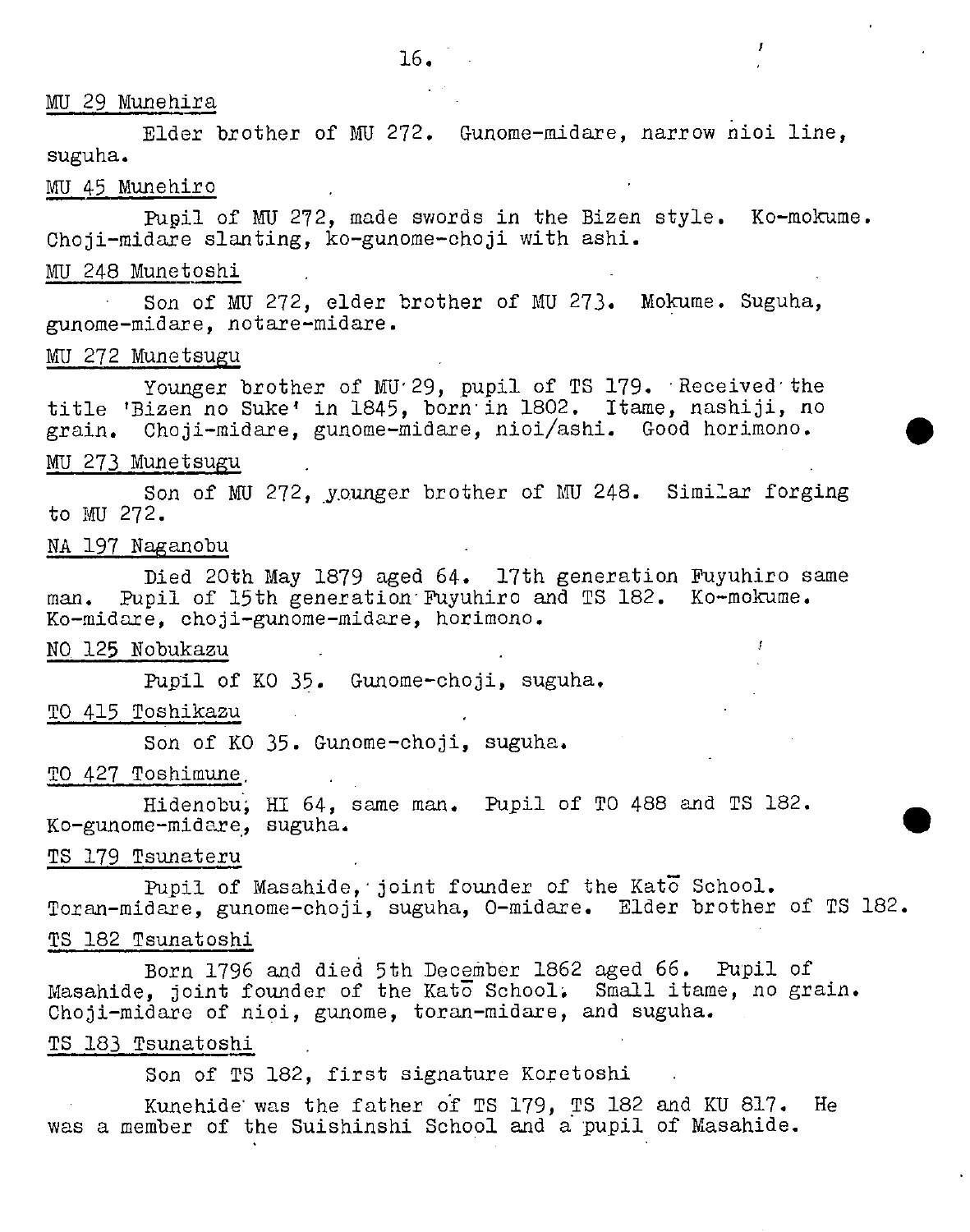#### LETTER

From Mr.Sayama as follows:

#### The Japanese Sword "KANEMITSU"

The Yamanouchi family, the descendants of Kazutoyo Yamanouchi (the feudal lord of the Kochi. Castle), has an excellent sword called "IKKOKU KANEMITSU" ("Kanemitsu" worth One Country), which has been handed down for many years as an heirloom for the Yamanouchi family.

One day, Takatora Todo, a feudal lord of Ise Territory, visited Kazutoyo Yamanouchi at his resident by a secret order of Iyeyasu Tokugawa, Shogun of the Tokugawa Shogunate, and conveyed Shogun's wishes as follows: "The Tokugawa Shogun wishes to have your sword very earnestly, and I sincerely hope that you will please give your sword to the Shogun".

However, Kazutoyo replied to him: "I don't care what happens to any other things, but as for the Kanemitsu sword, which is well known as an excellent sword throughout Japan, I cannot give up this sword so long as I live even if it is requested by the Shogun's command", and he refused his request flatly. Takatora  $S$ hogun<sup>i</sup>s command", and he refused his request flatly. said to him again:

"If a Samurai is ordered by his lord, it is a custom that a Samurai should offer even his life to the lord by Samurai code. If you do not obey the Shogun's command, it will be no good to you and also to your family. I have been on intimate terms with you for long years, so I earnestly advise you to accept the Shogun's request".

But Kazutoyo replied to him: "Even if my territory, a country of Tosà, may be deprived, I cannot give up my Kanemitsu," and he refused his request persistently. Takatora was quite astonished at his strong attitude and he left Yamanouchi's • residence without the sword.

Since then, this sword has become very famous and it has been called as "IKKOKU KANEMITSU" ("Kanemitsu" worth One Country) of the Yamanouchi family during the old feudal times.

The length of this Kanemitsu Sword is 2 Shaku 4 Sun 9 Bu 5 Rin (about 2 feet and 6 inches) and it is signatured on the tang as "Bizen Osafune Kanemitsu, December, 4th Year of Bunwa" (1355). This sword blade is wide and the extended point of the blade shows that it was made by the Second Kanemitsu, and this sword was awarded as a National Treasure in 6th Year of Showa (1931).

#### COMMENT:

I believe that the Emperor Meiji also collected by this method - I would too, given half a chancel Maybe one of our knowledgeable readers would care to send in an article or two on Japanese collectors and their collections.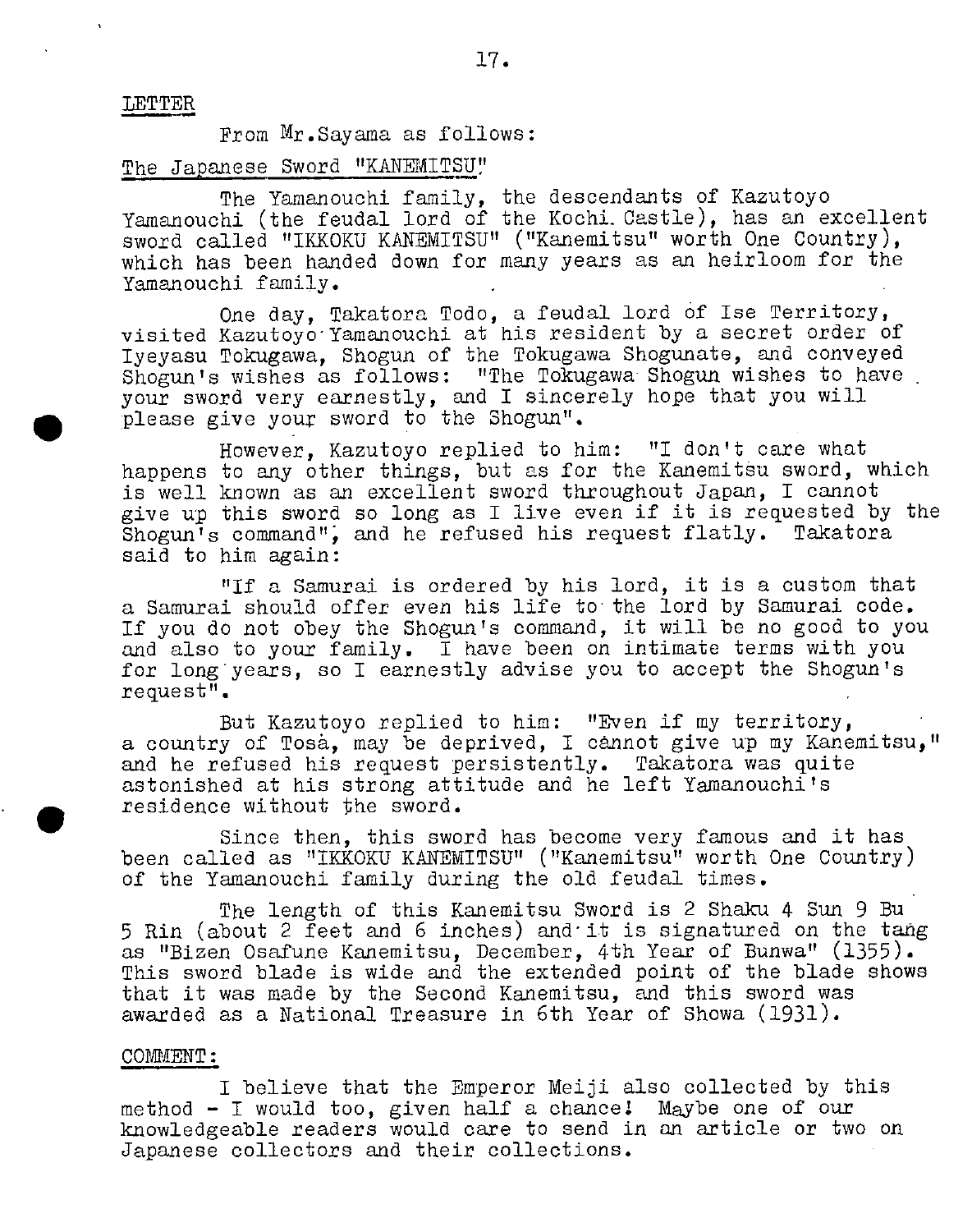#### LETTER

From David Pepper, Ontario Museum:

As I warned, I'm writing again, this time arming myself with our ancient and much-abused departmental typewriter.

Thank you for your comments on the "Rotunda" article. There has been some talk of producing a separate and slightly revised edition of my article in the not too-distant future, to serve as a Museum publication on Japanese swords. Itll let you know if anything definite occurs.

Since I wrote last' have discovered that the 8-volume set of books I purchased in Tokyo is the very one mentioned twice in the last Programme (No.51), the SHINTO BENGI by Kanada (Fujiwara Gyomyo). For .interests sake I am sending Xerox copies of three separate pages of the first volume, and two pages from another volume, which I feel might be of interest to Wilf Dodds and others interested in the arrowhead debate. Illustrated are two pages of Umetada arrowheads (the only arrowheads in Shinto Bengi) all to scale, as are all the illustrations in that work. As a further note, the R.O.M. has in its collections about 100 large arrowheads<br>with elaborate designs all of which are polished cast iron. Some with elaborate designs all of which are polished cast iron. have crudely engraved inscriptions, and all were presented to the Museum as being ceremonial pieces. These are all of late manufacture, and it is my conjecture that they may have had some connection with Shinto worship, possibly bought at a shrine as talismans, or presented as votive offerings, though this latter is less likely. Many Japanese shrines have O-Fuda (protective charms) in the shape of arrows. These are purchased by worshippers along with O-Mamori (amulets) and similar items. The R.O.M. has two "arrows" with rather overlarge heads and lacquered, feathered shafts about 14 inches long and  $\frac{3}{4}$  inch in diameter. I have seen illustrations of this sort of thing before, and they are usually described as a sort of weapon carried in a Kago for purposes of defence. The awkward size and weight, however, would seem to preclude such a use. I am of the opinion that these as well represent a type of votive offering or ceremonial presentation piece. Perhaps such arrowheads as Onuma Sensei mentions were sometimes mounted in a similar fashion.

Uchikc: In spite of Mr.Hawley's putting the damper on this problem, I'm pursuing it for curiosity's sake. I have four different uchikc samples which will be analysed by the Museum's Department of Mineralogy as soon as they get their laboratory straightened up after a recent move. I will send results later.

I was recently given a copy of an article written for the New Yorker magazine (Nov.20th 1965). The article, entitled "Onward and Upward with Technology" is a well-written and thoroughly researched account of the history and development of the gun in Japan from Tanegashima to Perry's arrival. It's well worth reading if you can obtain a copy.

The remainder of this letter will be, I fear, little more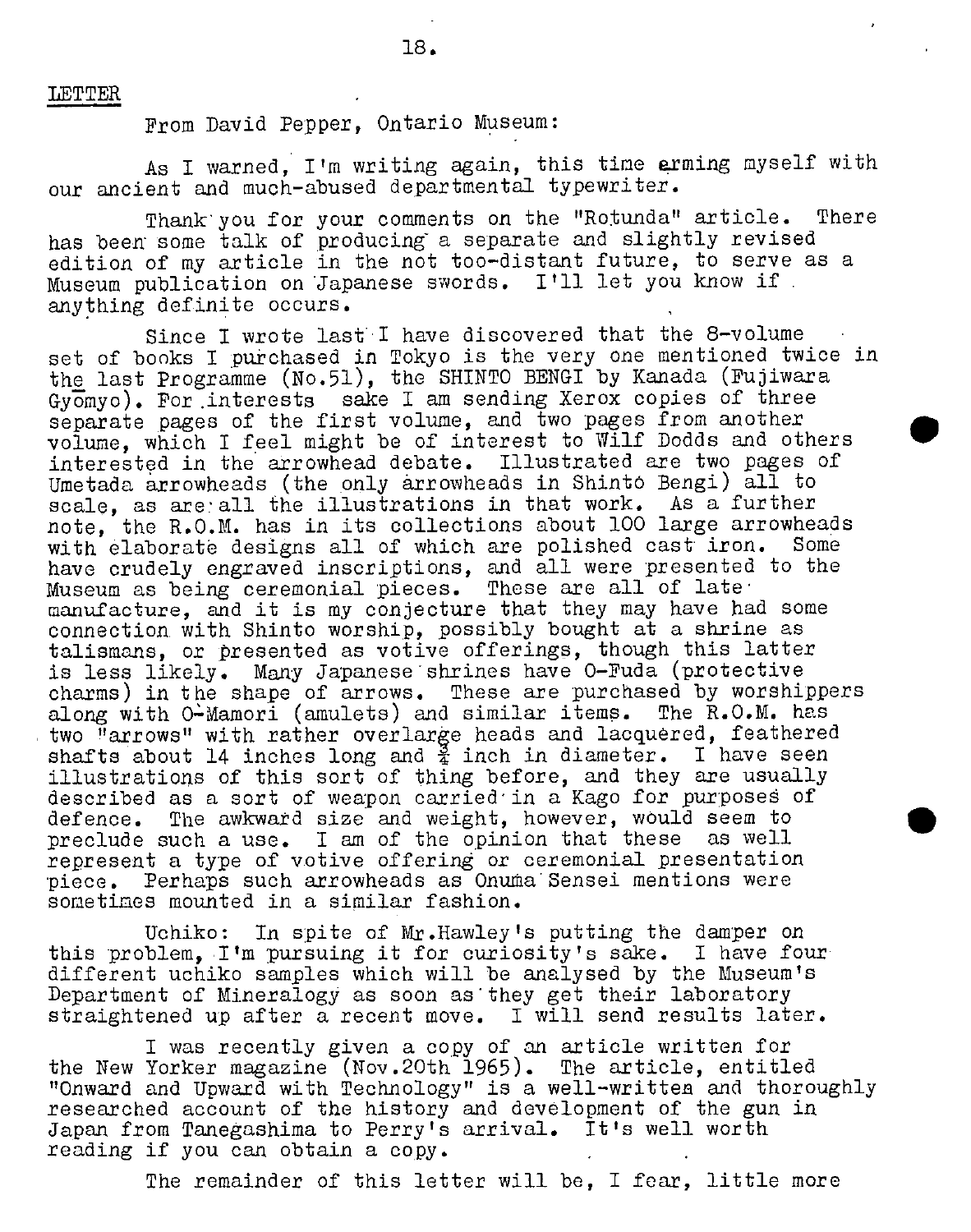than a few scraps of personal observations, to be taken at face value.

Most people who have ever handled tsuba have at one time or another come across the inscription "Choshu Hagi Ju....", but how many know about Hagi, other than that some iron-workers lived there? Until I spent two days in Hagi, wandering through city and surrounding countryside, I knew little else beyond that. Hagi (the name means bush-clover, one of the Akigusa or seven herbs of autumn) was in the Edo era the seat of government for Nagato province, the castle town of the Mori clan. The castle was built at the base and partly at the summit of a heavily wooded mountain which projects out into the Japan Sea. That portion not surrounded by water was out off from the mainland by a series of moats. Beautifully fitted stone walls protected all approaches. . But Hagi-Jo is no more. In the first years of the Meiji era the Lord Mori said to his men, "The age of fighting is over. No longer do we need castles for defence, so we must tear our castle down". Today, all one sees are the heavy stone walls, rising with a clean and powerful sweep from the lotus-filled water of the inner moat. Inside the walls, shattered roof tiles lie half-<br>sunken in the earth, some still bearing the MON of the Mori. Only sunken in the earth, some still bearing the MON of the Mori. a faded photograph taken a century ago remains. In it one can see the pale ghost of what must have been one of the best castles in Japan.

There are no tsuba made in Hagi now, but smiths still forge iron tools and implements by hand, and Hagi-Yaki, the local pottery, is as popular today as it was centuries ago. (A triangular notch cut out of the base of a piece of Hagi ware indicates that it was made for the use of commoners; pieces made for the Daimyo have whole bases. Nowadays, all Hagi pottery has the triangular notch).

Hagi still retains the atmosphere of a feudal town even in its general layout. In addition to this many old landmarks survive  $$ ancient temples with their graveyards (at the Tokoji there is a special chapel containing a huge statue of the Daruma) - shrines  $$ the forge where sword-iron was once smelted - hidden dhristian images, relics of Hideyoshi's time - even several Buke-Yashiki, the old samurai residences, still survive. I visited one of these latter, now partially converted into a privately run museum, and with the kind permission of the owners, took photographs of the interior. The house is still lived in by the Kumaya family, who built it two hundred years ago. In the early 19th century, the German traveller Von Siebold stayed here as a guest and friend. He left as a gift his piano, a beautiful specimen made in London about 1804. The house has suffered virtually no alterations and displays many interesting features, such as Uguisu-Bara (nightingale floorboards) at the kitchen entrance to warn against intruders. Sitting on the Tatami of the main room and viewing Sesshu scrolls hung in the Tokonoma was the closest one could come to travelling backward in time'- sunlight filtering through the Shoji onto mellowed matting, casting a soft glow on the satin surface of old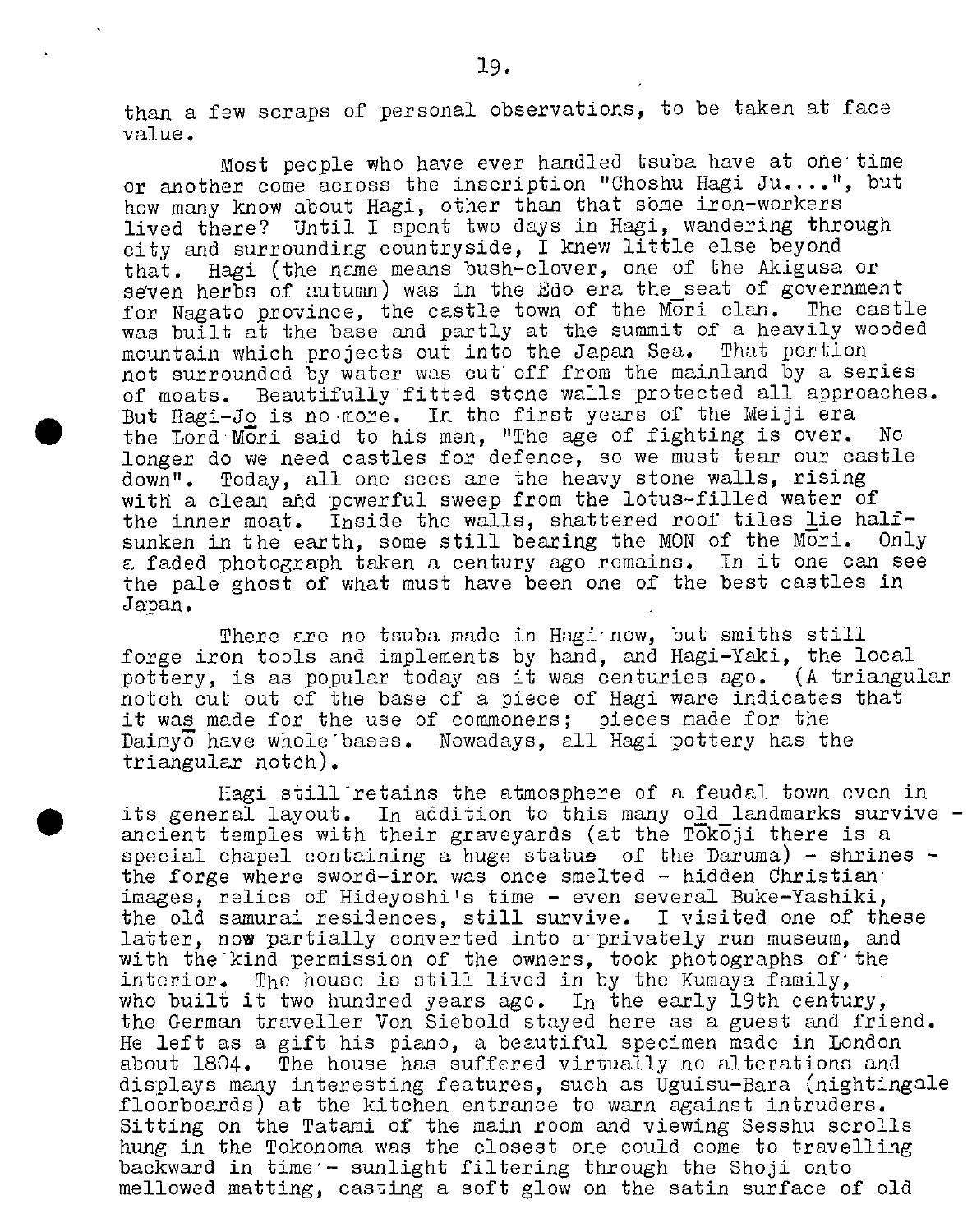timbers. One room had been set aside solely for the purpose of performing Seppuku; a small room; the only distinguishing feature being ceiling supports lacquered in red (evidently used only in this type of room). No one had ever used the room for its intended purpose.

I could ramble on for hours about Hagi, but enough is enough.

## COMMENT:

David sent some Xerox pictures of some wonderfully decadent (?) arrowheads. It is a pity we cannot illustrate them. More, please David. We would appreciate your views on the Masamune Ken with the large tang ring, which I seem to remember on display at your Museum.

#### A FUTURE PROGRAMME AT THE MASON'S ARMS

Sir Prank Bowden has suggested holding a Daisho evening. Bring a short or long sword which obviously was part of a Daisho but is now separated. The object is that another member might have the other half. The interested parties might come to some mutual arrangement $\mathbf{l}\cdot$  The chances of bringing together swords by luck will be improved if participating members send in an advert to this programme. For this event only, it will be freel Send in a complete description of a katana or wakizashi which you have and which you think might be half a Daisho. Find out now, who has the other half!  $\cdot$  After a few months advertising, we will hold the meeting. Later, we might hold a meeting for Daisho of blades; although the chances of finding the Shoto to the Imaaranami No Ichimonji are slender. But it's an exciting thought.

#### **ADVERTS**

You must be very satisfied with your collections if you have nothing for sale or wanted. It is the best,  $5/-$  for approx. 10 lines - Box Number 1/— extra, that you can get.

#### WANTED

| ı. | A few Kodzuka Blades. Box. No. 4, c/o Editor .                                                                                                         |
|----|--------------------------------------------------------------------------------------------------------------------------------------------------------|
| 2. | Rusty tanto blades. Signed or unsigned but cheap.<br>Box No.2                                                                                          |
| 3. | A fine kodzuka to complete mounting of a dirk. Design<br>should be on shakudo nanako with 3 circular designs of<br>summer flowers in gold.<br>Box No.3 |

#### OSHIGATA

In future please send these rubbings to me, the Editor, who will wrestle with them. If I find them impossible I will forward them on to Bon. My address for all correspondence regarding Oshigata and the Programme etc. is: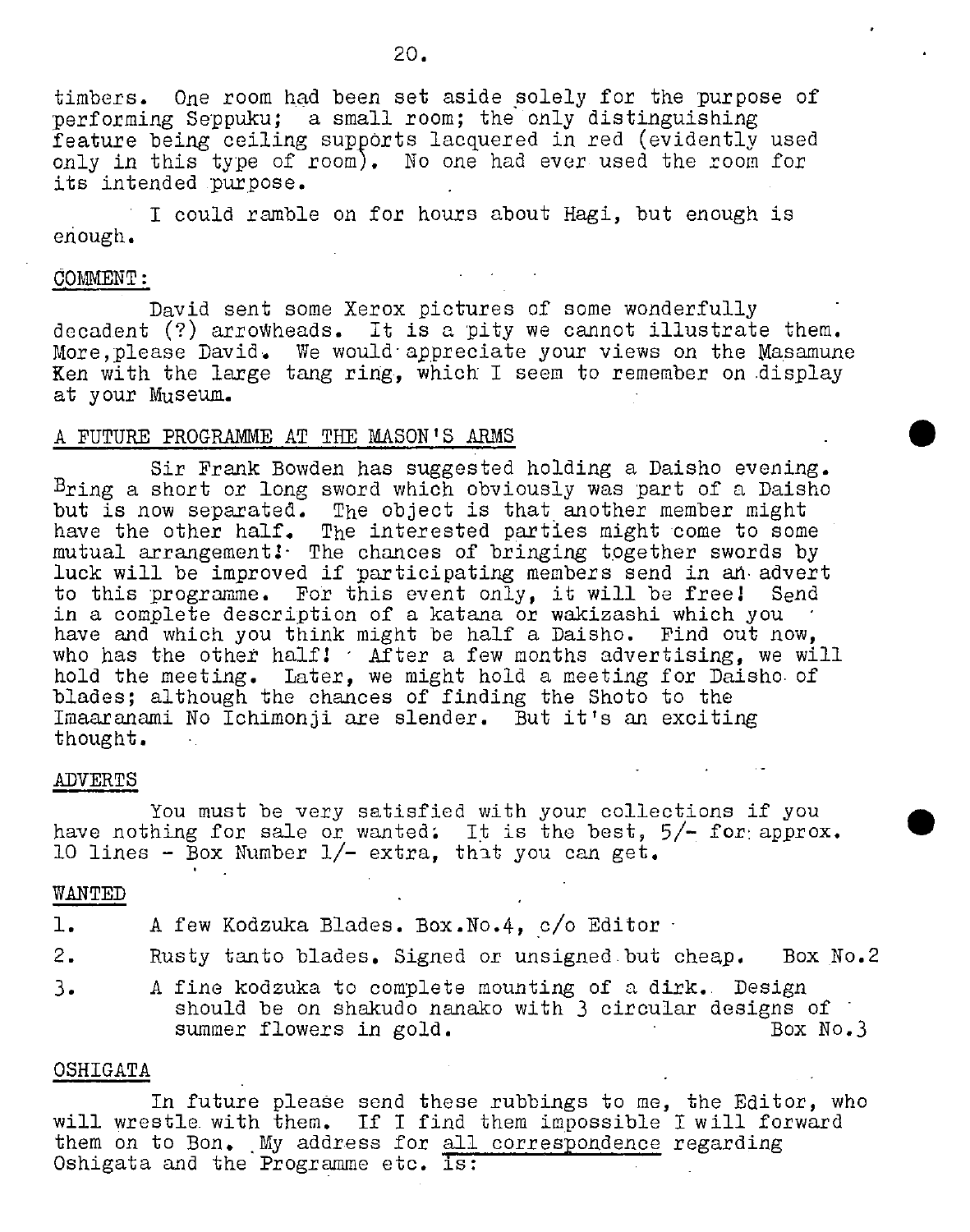Fred Stride, Preston Cottage, North Road, Preston Park, Brighton BN1 6SP. Sussex.

It does make things easier if you send a CLEAR rubbing of the characters; read Yamanaka's advice below.

## Advice (Extract from Nihon To Newsletter)

We receive from time to time, many tracings of Nakago of Katana, for eyaluation of the signatures, etc. etc.

We think, that any one knows of the difficulties of judging a blade from a tracing, especially when the tracings are made on onion skin paper, tissue paper, paper towels, toilet tissues, wrapping papers and other like products available in the West.

Only when these tracings are made on thin rice paper are some of the qualities of the Nakago transferred on the rice paper. These rice papers can be had for a very nominal fee. A sheet about 10" x 14" costs about a penny.' We strongly recommend the use of this paper for tracings. Also, the wax ink stick or Sekkaboku should be used for this purpose rather than a soft B type drawing pencil. The ordinary stick costs about  $1.00$  U.S. and a fine quality piece costs about %2.50. With average use, these sticks should last a lifetime.

So an investment of one or two dollars is well worth it since the cost is so nominal. Please do not misunderstand us, we are not trying to promote the sales of Japanese goods, but since nothing similar is available in the Vest, we only make these suggestions here.

## • NIHON TO NEWSIJETTER

New members will like to know and others be reminded of a venture started in Japan in January 1968, by Albert Yamanaka and Associates; The Nihon To Newsletter is a bi-monthly publication in English, 30 plus pages, on Japanese swords and its related fields. Packed with information from authoritative Japanese sources, there is no other publication in English which can offer such a wealth of knowledge to the serious student of the sword. Members wishing to subscribe to this non-profit making publication should write to:

> NIHON TO NEWSLETTER, C.P.O; Box 967, Tokyo, Japan.

Enclose: Name, Address, City, State, etc. and remit Twenty (20) U.S.dollars or equivalent. Bank Cashiers cheque only - NO personal cheques.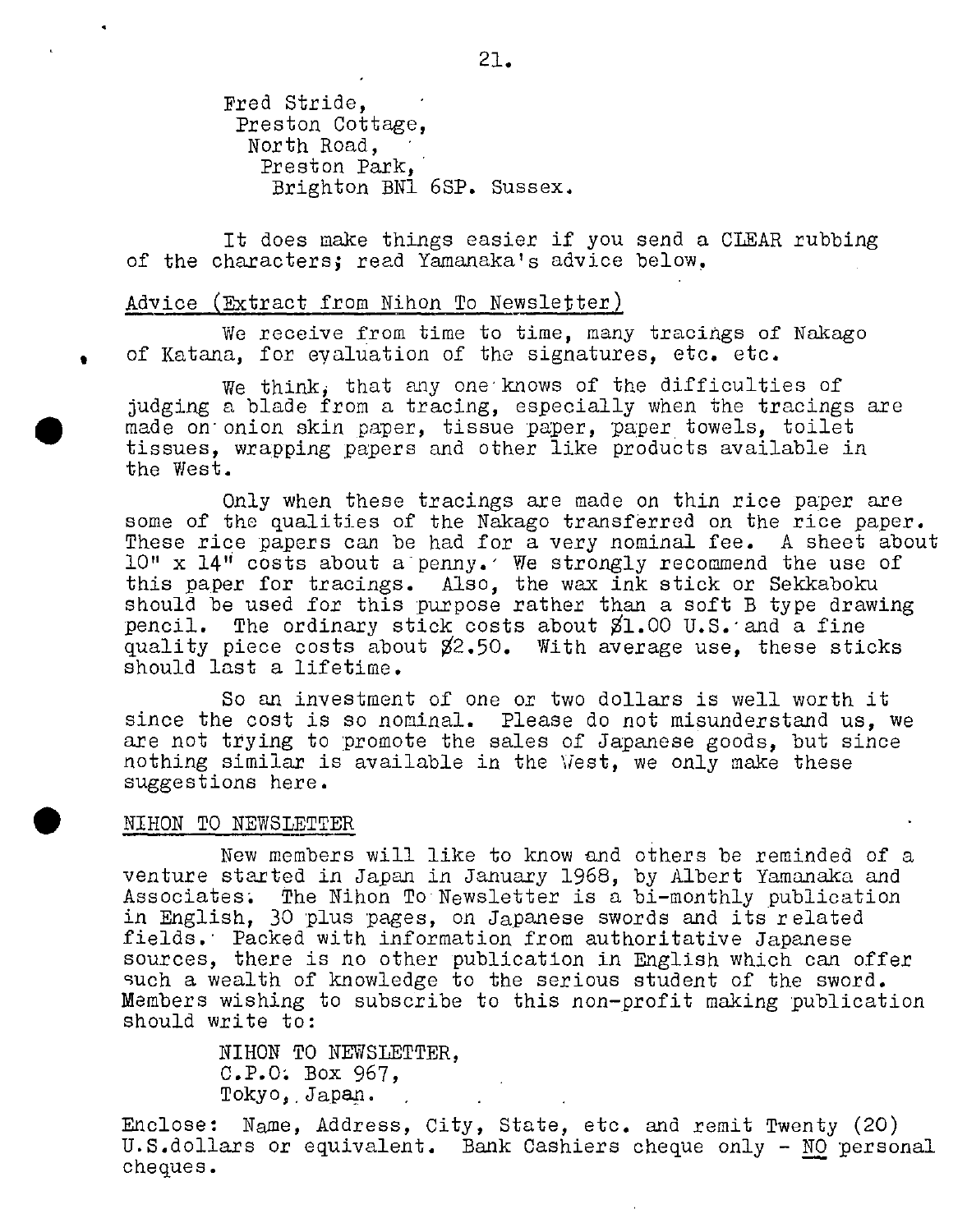#### AIR MAIL POSTAGE

For overseas members wishing to have their Programmes sent Air Mail, the subscription rates are increased as follows:

> Europe  $\qquad - \&3,-, U.S.A.$  and elsewhere -  $$10.00.$

# JAPANESE SWORD BOOKS

Japanese Swordsmiths - list of 18,000 smiths. Vol.1. \$15.00; Vol.2  $$10.00$ . Japanese Swords - a Nomenclature Chart 17" x 22", \$0.50; 27" x 35" \$1.00. Los Angeles County Museum, Arms & Armour Hall Catalogue. Colour plates %5;O0. Arms & Armour of Ancient Japan - Exhibition Catalogue 1964, \$3.00. Nihon To Koza, 10 vol. revision of pre-war edition, well illustrated, \$150. Nihon To Zenshu 9 vols. A modern scientific approach, well illustrated \$112.50. Juyo Token nada Zufu. Record of Juyo certification,Vols. 13 to 17 available. Nihon Toko Jiten - Koto vol. \$17.50; Shinto vol. \$16.00. Tangs of 1000 smiths. Write for list of 50 or more titles in Japanese or English. Postage extra. We automatically get every new sword book from Japan. Tsuba boxes \$1.00., from -

W.M.Hawley, 8200 Gould Avenue, Hollywood, California 90046. U.S.A.

#### SECRETARY:

Mrs.Cy Dale wishes to thank those members who have responded to her reminders about overdue subscriptions in the last two months. She also asks other members who have had several reminders and have not yet responded, to either send a cheque or to write and say they no longer wish to be members. Otherwise, regretfully, this will be their last Programme as the Society cannot afford to send out continual free copies.

#### NEW MEMBERS:

We have much pleasure in welcoming the following new members to the Society:

| Paul Foster,<br>6901 Wilhelmsfeld bei Heidelberg,                   |                                                                                                                           |                | Bedford Shelmire, Jr. M.D.,<br>1410 Medical Arts Building,                      |
|---------------------------------------------------------------------|---------------------------------------------------------------------------------------------------------------------------|----------------|---------------------------------------------------------------------------------|
| Am Riesenberg 2 a, Germany.                                         |                                                                                                                           |                | Dallas, Texas 75201. U.S.A.                                                     |
| WESY.                                                               |                                                                                                                           |                |                                                                                 |
| C.J.Francken,                                                       |                                                                                                                           | A.D.Holland,   |                                                                                 |
| 4 Sneeuwbeslaan, Wilrijk,                                           |                                                                                                                           | 5 Tamar Wharf, |                                                                                 |
| Antwerp, Belgium.                                                   |                                                                                                                           |                | Devonport, Plymouth. Devon.                                                     |
| Colin Kippax,<br>83 Rufford Road,<br>Crossens, Southport,<br>Lancs. | W.P.Freeman, F.R.M.S.,<br>$A \cdot I \cdot S \cdot T \cdot$<br>2 Callantina Road,<br>Hawthorn, Victoria 3122<br>Australia |                | Mr.K.H. Chan,<br>368 Wilbraham Rd,<br>Chorlton-cum-<br>Hardy,<br>Manchester 21. |